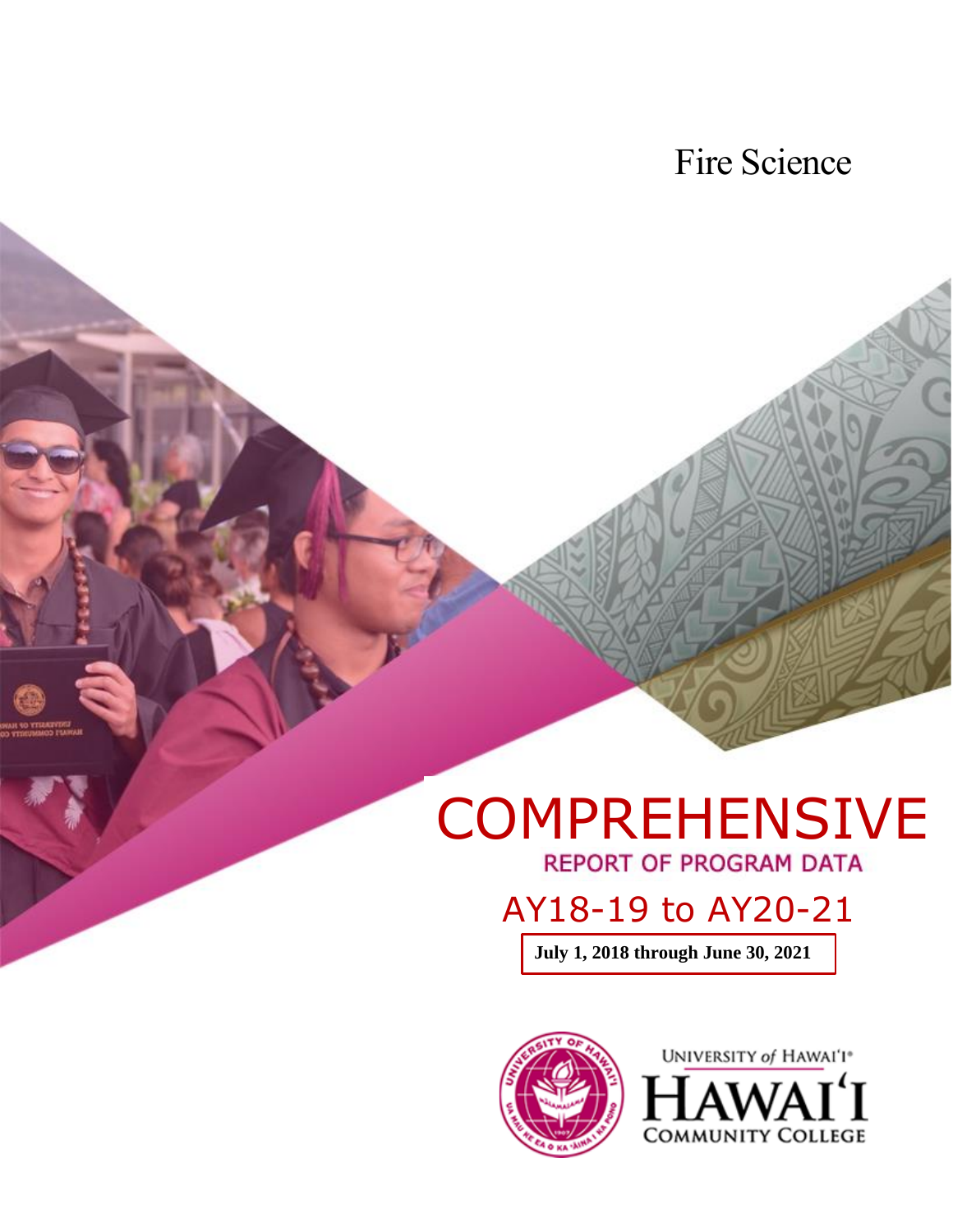# **1. Program or Unit Description**

Program or Unit Mission or Purpose Statement

The Fire Science Program prepares individuals with the academic knowledge for entry employment in the Fire Service field as well as meeting the needs of in-service professionals.

Upon completion of this program, students will have the knowledge to prepare for a career with federal, state, and local fire and emergency service agencies, with an emphasis on Structural Fire Fighting, Wildland Fire Suppression, Hazardous Materials Incidents, Fire Prevention and Investigation, Emergency Medical Technician, Fire Management and Administration, and Incident Command System.

After earning the Associate in Science (A.S.) Degree, students have the opportunity to pursue a bachelor's degree in Fire Administration from Eastern Oregon University through distance learning.

Health and physical requirements vary with different employers in the Fire Service field, so prospective students should seek advice before enrolling.

# **2. Analysis of the Program/Unit**

## **College: Hawai'i Community College**

## **Program: Fire Science**

Status: Report Complete

## **Program Quantitative Indicators**

## **Overall Program Health: Healthy**

**Workforce Alignment:** Classification of Instructional Programs (CIP) -to- Standard Occupational Classification (SOC)

#### **Fire Science CIP Code = 43.0203**

33-2021 - Fire Inspectors and [Investigators](about:blank)

33-2011 - [Firefighters](about:blank)

33-2022 - Forest Fire Inspectors and [Prevention](about:blank) Specialists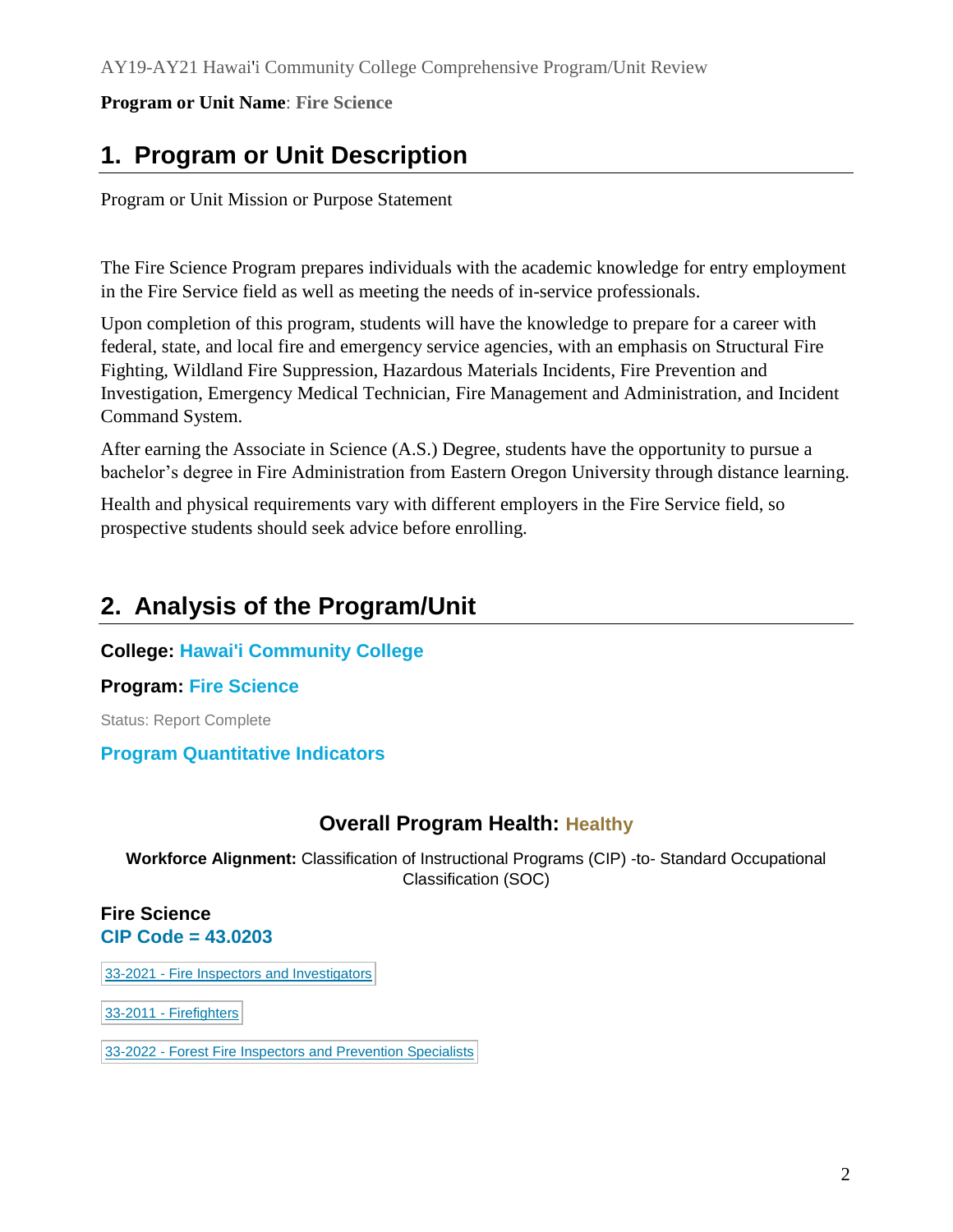| #     | <b>Demand Indicators</b>                           |       | 2018 - 19 2019 - 20 2020 - 21 |       | <b>Demand Health</b> |
|-------|----------------------------------------------------|-------|-------------------------------|-------|----------------------|
| 1.    | New and Replacement Positions (State)              | 206   | 138                           | 155   |                      |
| $2.*$ | New and Replacement Positions (County<br>Prorated) | 53    | 24                            | 30    |                      |
| 3.    | Number of Majors                                   | 94    | 118                           | 125   |                      |
| 3a. I | Number of Majors Native Hawaiian                   | 57    | 67                            | 65    |                      |
|       | 3b. Fall Full-Time                                 | 59%   | 59%                           | 58%   |                      |
| 3с.   | Fall Part-Time                                     | 41%   | 41%                           | 42%   |                      |
|       | 3d. Fall Part-Time who are Full-Time in System     | 3%    | 3%                            | $1\%$ |                      |
| 3e.   | Spring Full-Time                                   | 41%   | 42%                           | 34%   | <b>Healthy</b>       |
| 3f.   | Spring Part-Time                                   | 59%   | 58%                           | 66%   |                      |
| 3q.   | Spring Part-Time who are Full-Time in System       | 3%    | $1\%$                         | 4%    |                      |
| 4.    | SSH Program Majors in Program Classes              | 1,092 | 1,521                         | 1,439 |                      |
| 5.    | SSH Non-Majors in Program Classes                  | 62    | 20                            | 44    |                      |
| 6.    | SSH in All Program Classes                         | 1,155 | 1,541                         | 1,483 |                      |
| 7.    | FTE Enrollment in Program Classes                  | 38    | 51                            | 49    |                      |
| 8.    | Total Number of Classes Taught                     | 24    | 26                            | 29    |                      |

| #      | <b>Efficiency Indicators</b>        |     | 2018 - 19 2019 - 20 2020 - 21 |       | <b>Efficiency Health</b> |
|--------|-------------------------------------|-----|-------------------------------|-------|--------------------------|
| 9.     | Average Class Size                  | 17  | 20                            | 17    |                          |
|        | 10.* Fill Rate                      | 66% | 75.7%                         | 82.3% |                          |
| 11.    | <b>FTE BOR Appointed Faculty</b>    |     |                               |       | <b>Progressing</b>       |
| $12.*$ | Majors to FTE BOR Appointed Faculty | 94  | 118                           | 125   |                          |
| 13.    | Majors to Analytic FTE Faculty      | 31  | 39                            | 42    |                          |
| 13a.   | Analytic FTE Faculty                | 3   | 3                             | 3     |                          |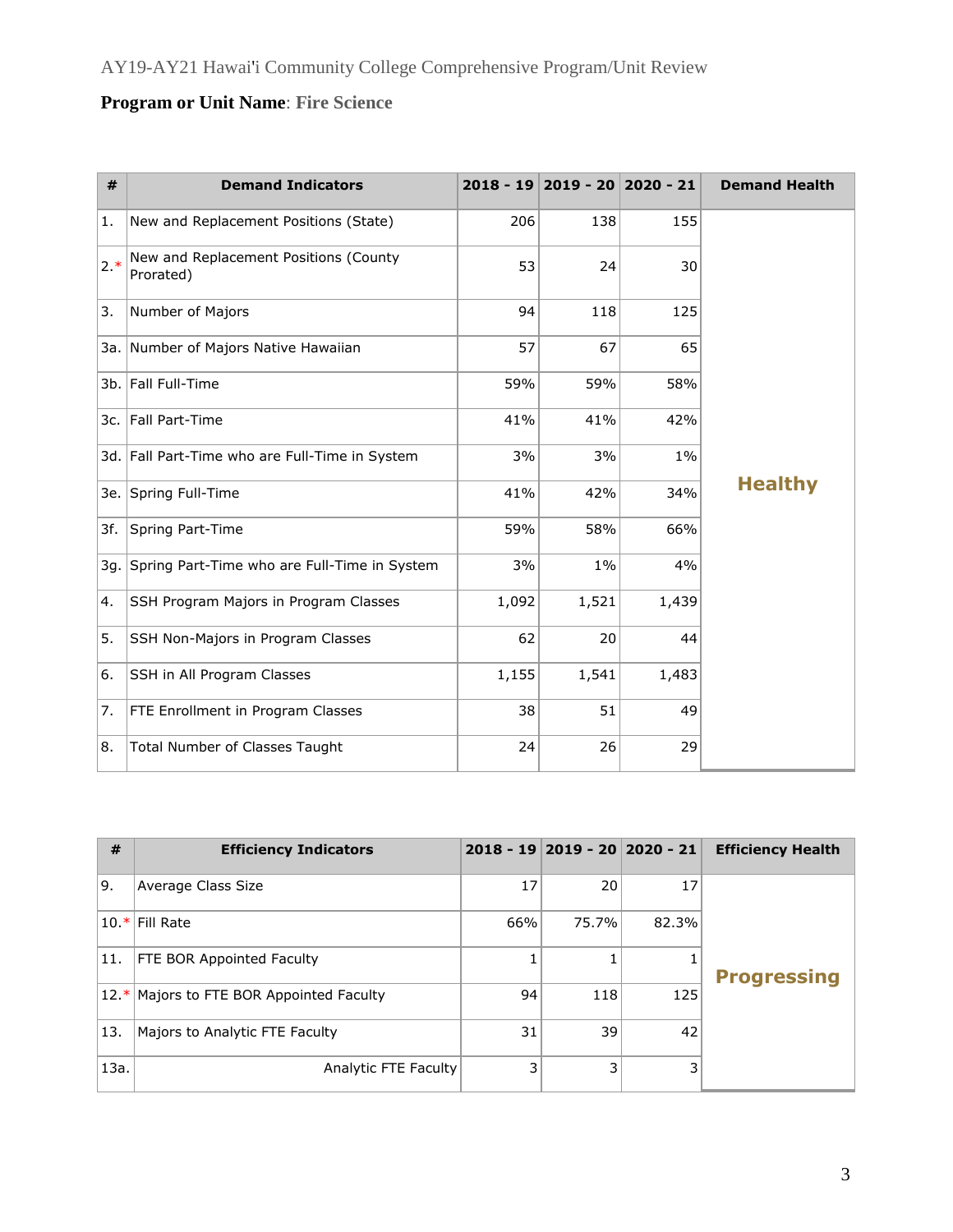| 14.    | Overall Program Expenditures                   | \$138,941   | \$149,277                     | \$513,061 |                                       |
|--------|------------------------------------------------|-------------|-------------------------------|-----------|---------------------------------------|
| 14a.   | General Funded Budget Allocation               | \$135,883   | \$145,537                     | \$466,531 |                                       |
| 14b.   | Special/Federal Budget Allocation              | 0           | $\mathbf 0$                   | 0         |                                       |
| 14c.   | Tuition and Fees                               | \$3,058     | \$3,740                       | \$46,530  |                                       |
| 15.    | Cost per SSH                                   |             |                               |           |                                       |
| 16.    | Number of Low-Enrolled (<10) Classes           | 8           | $\overline{2}$                | 5         |                                       |
| #      | <b>Effectiveness Indicators</b>                |             | 2018 - 19 2019 - 20 2020 - 21 |           | <b>Effectiveness</b><br><b>Health</b> |
| 17.    | Successful Completion (Equivalent C or Higher) | 92%         | 90%                           | 84%       |                                       |
| 18.    | Withdrawals (Grade = $W$ )                     | 2           | 8                             | 13        |                                       |
| $19.*$ | Persistence Fall to Spring                     | 81%         | 78%                           | 70%       |                                       |
|        | 19a. Persistence Fall to Fall                  | 60%         | 60%                           | 48%       |                                       |
| $20.*$ | Unduplicated Degrees/Certificates Awarded      | 36          | 40                            | 46        |                                       |
| 20a.   | Degrees Awarded                                | 10          | 17                            | 25        |                                       |
| 20b.   | Certificates of Achievement Awarded            | 30          | 23                            | 33        | <b>Healthy</b>                        |
| 20c.   | Advanced Professional Certificates Awarded     | 0           | 0                             | 0         |                                       |
| 20d.   | Other Certificates Awarded                     | $\Omega$    | 0                             | 0         |                                       |
| 21.    | External Licensing Exams Passed <sup>1</sup>   |             |                               |           |                                       |
| 22.    | Transfers to UH 4-yr                           | $\mathbf 0$ | $\overline{2}$                | 1         |                                       |
| 22a.   | Transfers with credential from program         | 0           | 1                             | 0         |                                       |
| 22b.   | Transfers without credential from program      | 0           | 1                             | 1         |                                       |

<sup>1</sup> Campus to include in program analysis if applicable.

| #   | <b>Distance Indicators</b>                         |       | $2018 - 19$ 2019 - 20 2020 - 21 |     |  |
|-----|----------------------------------------------------|-------|---------------------------------|-----|--|
|     | 23. Number of Distance Education Classes Taught    |       |                                 | 8   |  |
| 24. | Enrollments Distance Education Classes             |       |                                 | 209 |  |
|     | 25. Fill Rate                                      | $0\%$ | $0\%$                           | 76% |  |
|     | 26. Successful Completion (Equivalent C or Higher) | $0\%$ | $0\%$                           | 80% |  |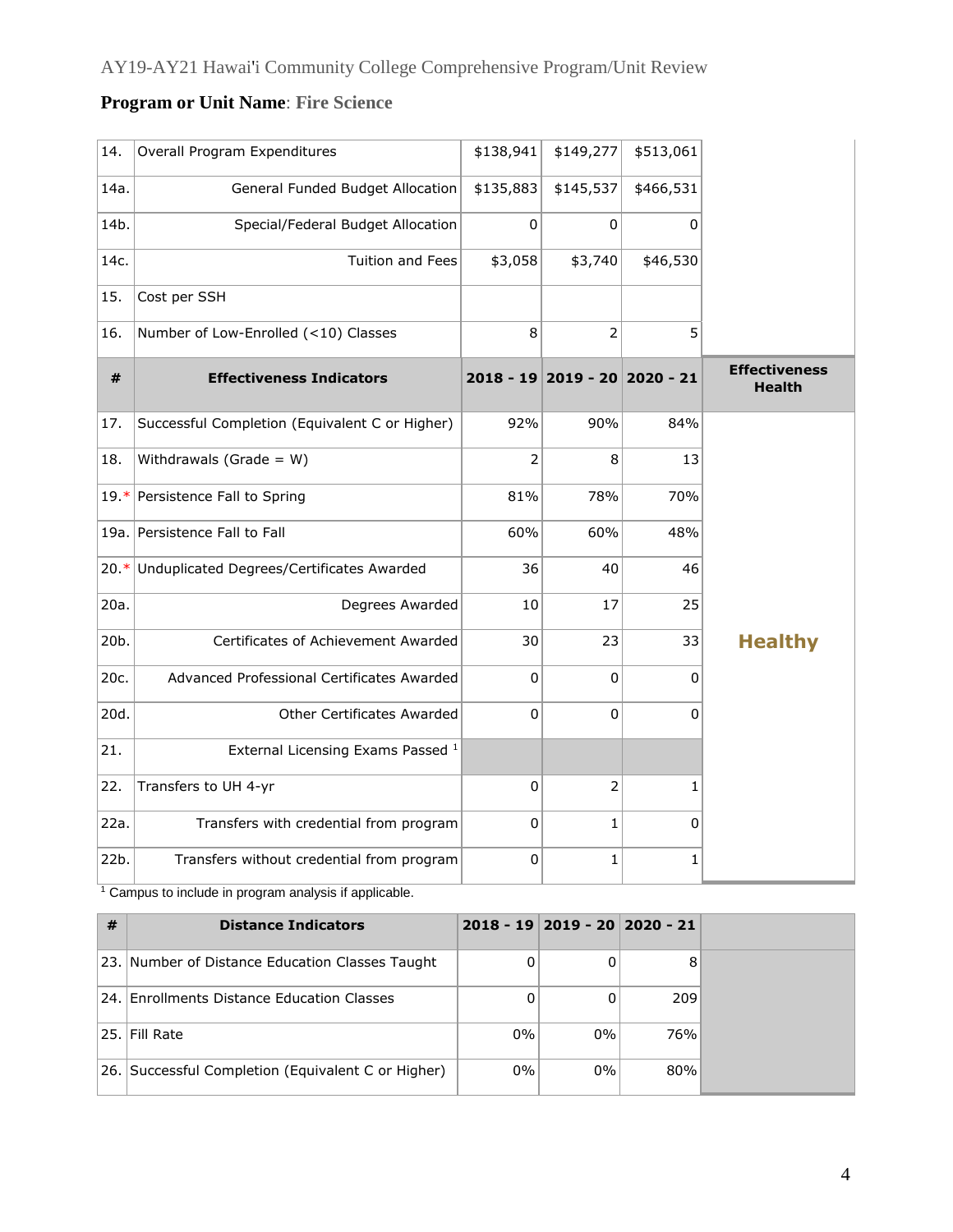| 27. | Withdrawals (Grade = $W$ )                                        | 0        | $\Omega$                      | 7          |  |
|-----|-------------------------------------------------------------------|----------|-------------------------------|------------|--|
| 28. | Persistence (Fall to Spring Not Limited to<br>Distance Education) | 0%       | 0%                            | 87%        |  |
| #   | <b>Perkins Indicators</b>                                         | Goal     | <b>Actual</b>                 | <b>Met</b> |  |
|     | 29. 1P1 Postsecondary Placement                                   | 33       | 91.89                         | Met        |  |
|     | 30. 2P1 Earned Recognized Credential                              | 33       | 84.06                         | Met        |  |
|     | 31. 3P1 Nontraditional Program Concentration                      | N/A      | N/A                           | N/A        |  |
|     | 32. Placeholder - intentionally blank                             | N/A      | N/A                           | N/A        |  |
|     | 33. Placeholder - intentionally blank                             | N/A      | N/A                           | N/A        |  |
|     | 34. Placeholder - intentionally blank                             | N/A      | $\overline{0}$                | N/A        |  |
| #   | <b>Performance Indicators</b>                                     |          | 2018 - 19 2019 - 20 2020 - 21 |            |  |
|     | 35. Number of Degrees and Certificates                            | 40       | 40                            | 58         |  |
| 36. | Number of Degrees and Certificates Native<br>Hawaiian             | 26       | 30                            | 25         |  |
|     | 37. Number of Degrees and Certificates STEM                       | Not STEM | Not STEM                      | Not STEM   |  |
|     | 38. Number of Pell Recipients <sup>1</sup>                        | 21       | 16                            | 18         |  |
|     | 39. Number of Transfers to UH 4-yr                                | 0        | 2                             | 1          |  |

**\* Used in Rubric to determine Health Indicator**

## **Date Last Modified: 2021-09-27 15:19:5**

[https://uhcc.hawaii.edu/varpd/index.php?y=2021andc=HAWandt=CTEandp=2322](about:blank)

## ARPD History

|                             | AY 18-19    | AY 19-20    | AY 20-21    |
|-----------------------------|-------------|-------------|-------------|
| <b>Overall Program</b>      | Healthy     | Healthy     | Healthy     |
| Health                      |             |             |             |
| Demand Health               | Healthy     | Healthy     | Healthy     |
| <b>Efficiency Health</b>    | Progressing | Progressing | Progressing |
| <b>Effectiveness Health</b> | Healthy     | Healthy     | Healthy     |

## **As the chart above shows the Fire Science program has remained consistent.**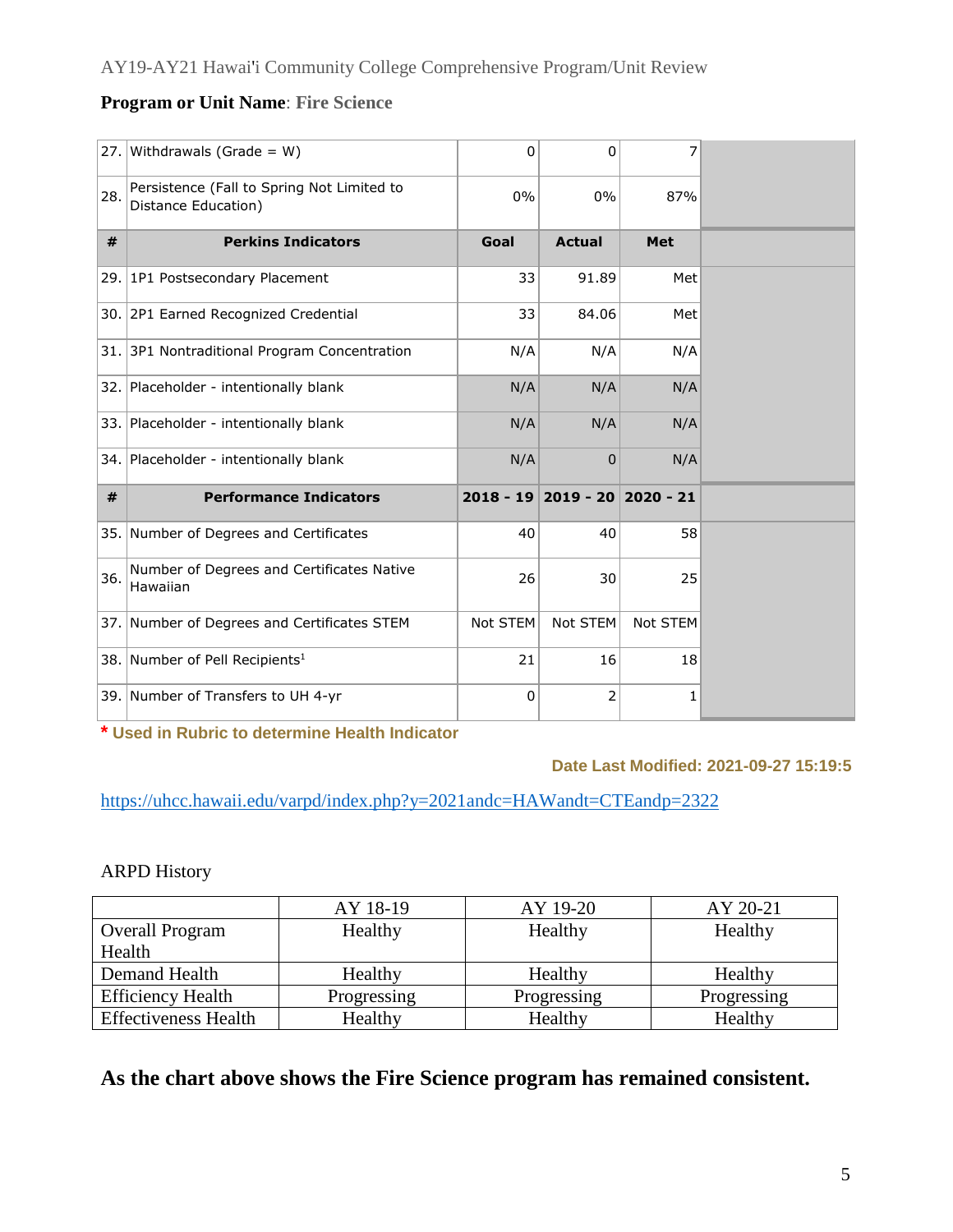## **Demand: Healthy**

The above figures indicate the demand for firefighters will continue. Students from the Fire Science program have also found employment with various federal agencies such as the National Park Service and United States Forest Service. One of my female students was recently hired as a permanent firefighter with Mesa Verde National Park in Colorado. Several of my students have found employment in the private sector such as Hilo Fire Extinguisher and Guardian Fire Protection companies.

The FS program currently has 125 majors with 52% Native Hawaiian enrollment. The FS program has one of the largest enrollment programs at the college, and enrollment continues to increase. I believe our reputation and the benefits of having a degree in Fire Science contributes to this increase. The numbers have been consistent for the past three years.

FTE Enrollment in Program Classes is 49 this year. The numbers have increased over the past three years, which coincides with the increase in enrollment. Total Number of Classes Taught this year was 29. We have had to increase sections of some classes due to COVID spacing requirements. We have also increased available courses at the Pālamanui Campus.

## **Efficiency: Progressing**

Item 11: FTE BOR Faculty: – *One*

Item 12: Majors to Faculty -125: *This is how many students there are.*

Item 13: Majors to Analytic FTE Faculty – 42: *This is how many students should be assigned to one faculty member.*

Item 13A: Analytic FTE Faculty -3: *Therefore, this is how many faculty members we should have to run the program.*

## **Effectiveness: Healthy**

Item 20A: Associate Science Degrees in Fire Science awarded- 25. This accounts for approximately 20% of all AS degrees awarded by the college annually.

The Fire Science program prepares students for a career with the various federal, state and local fire service agencies. The program also provides training for in-house employees, and private companies. A career as a firefighter is well rewarding with high pay and benefits. Firefighters serve as first responders, and provide an essential service to the population of the Island of Hawai'i such as: providing emergency medical services, fight fires, protects property, responds to hazardous material incidents, provide search and rescue on land and sea, protects the natural and cultural resources of Hawai`i.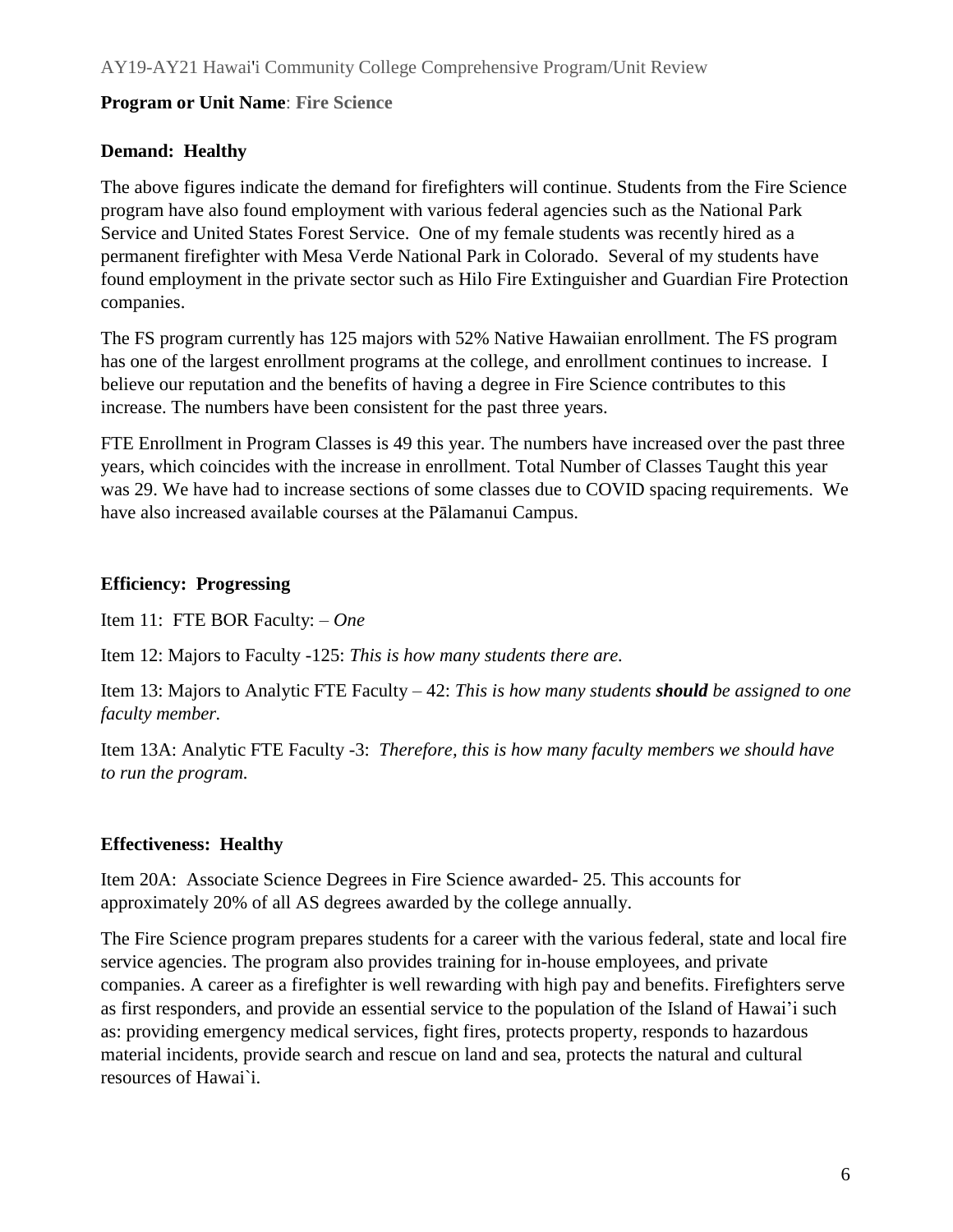The demand for a well-trained professional fire department will continue. The population of the Island will continue to grow, and approximately 80% of all fire calls are Emergency Medical Services (EMS) related. Due to climate change we are now experiencing increased fire activity such as the Mana Rd. Fire which is the largest fire in the State of Hawai`i history (40,000 acres). A few years ago, the voters of Hawai`i Island approved the change in the County Charter that requires the Hawai`i Fire Department's Fire Chief to have the experience and education of a Bachelor of Science degree or equivalent. The Fire Commission recently hired Mr. Kazuo Todd as Fire Chief, who has as a BS degree in Fire Administration from Colorado State University.

Program Strengths:

- Consistent high enrollment with a three-year average of 112 students. Currently we have 125 FS majors.
- The FS program accounts for approximately 20% of all the AS degrees awarded annually by the college (for AY 2020-21, 58 degrees and certificates were awarded).
- Due to high enrollment and low administrative costs (125 majors to 1 BOR appointed faculty), the FS program generates a \$50,000.00 surplus every AY.
- Number of Native Hawaiian majors is 63 per semester over a three-year average, with a current enrollment of 65 students.
- Successful completion (C or higher) for a three-year average is 87%.

The following areas are where the FS program needs support from the College Administration.

- Identify classroom space for afternoon and evening Fire Science and Emergency Medical Technician (EMT) classes.
- Allow HawCC to teach the required EMT classes for students to apply for Licensure from the Dept. of Commerce and Consumer Affairs (DCCA). Currently KCC has opposed this.
- The Honolulu Fire Dept. donated a \$250,000.00 fire engine for students to have a hands-on experience. The engine has been parked in the open and exposed to the elements which is now slowly deteriorating. The College Administration needs to decide if they are going to provide a covered parking space for the engine or sell the engine.

| Perkins Indicators               | Goal | Actual | Met |
|----------------------------------|------|--------|-----|
| 1P1 Postsecondary Placement      |      | 91.89  | Met |
| 2P1 Earned Recognized Credential | 33   | 84.06  | Met |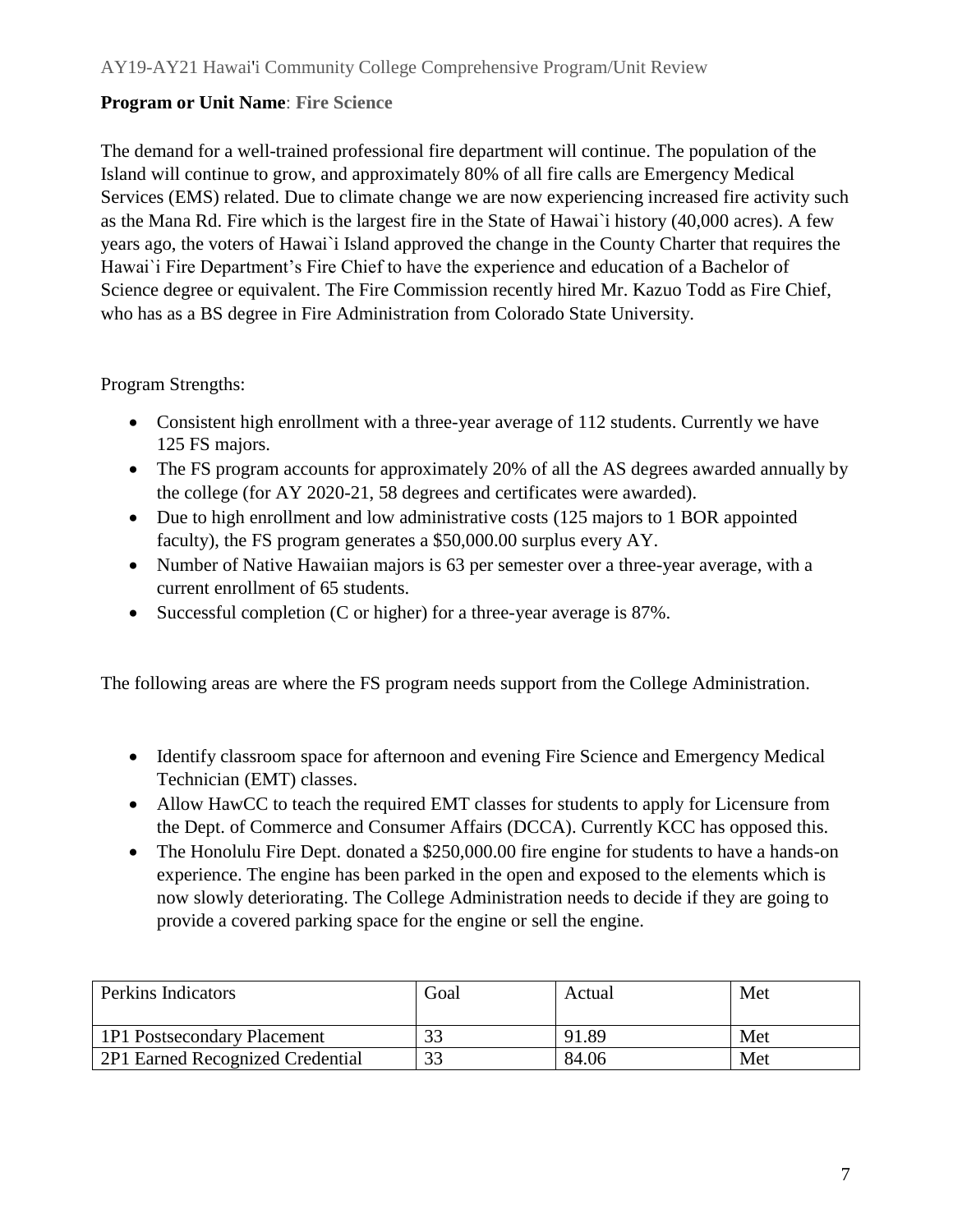Significant Program or Unit Actions

- Although the ARPD health indicators indicate the Fire Science program is solid, effective, and successful, I plan to continue assessing ways to improve the program. With Perkins funding I purchased two \$50,000.00 Virtual Reality FLAIM fire suppression programs for both campuses. This allows students to experience firefighting without placing students in a live fire situation.
- I submitted a proposal to modify the FS curriculum by deleting EMT as a requirement for the FS AS degree and have EMT as a stand-alone Certificate of Competence degree. This would allow individuals to take EMT without having to take FS classes as lifeguards, park rangers, etc.
- Due to COVID in March 2020, we had one week to learn how to deliver FS courses via distance learning. We continued to deliver DE course for AY 19-20, AY20-21and AY 21- 22.
- We have a signed Articulation Agreement with Eastern Oregon University, which allows our students who graduate the opportunity to obtain a Bachelor of Science Degree in Fire Administration through distance learning.
- We received approval from the State of Hawai`i Dept. of Health recognizing Hawai`i CC as an approved Emergency Medical Technician (EMT) training center. However, KCC has prohibited Haw CC from teaching the required hours for students to apply to the Department of Commerce and Consumer Affairs (DCCA) for Licensure as an EMT.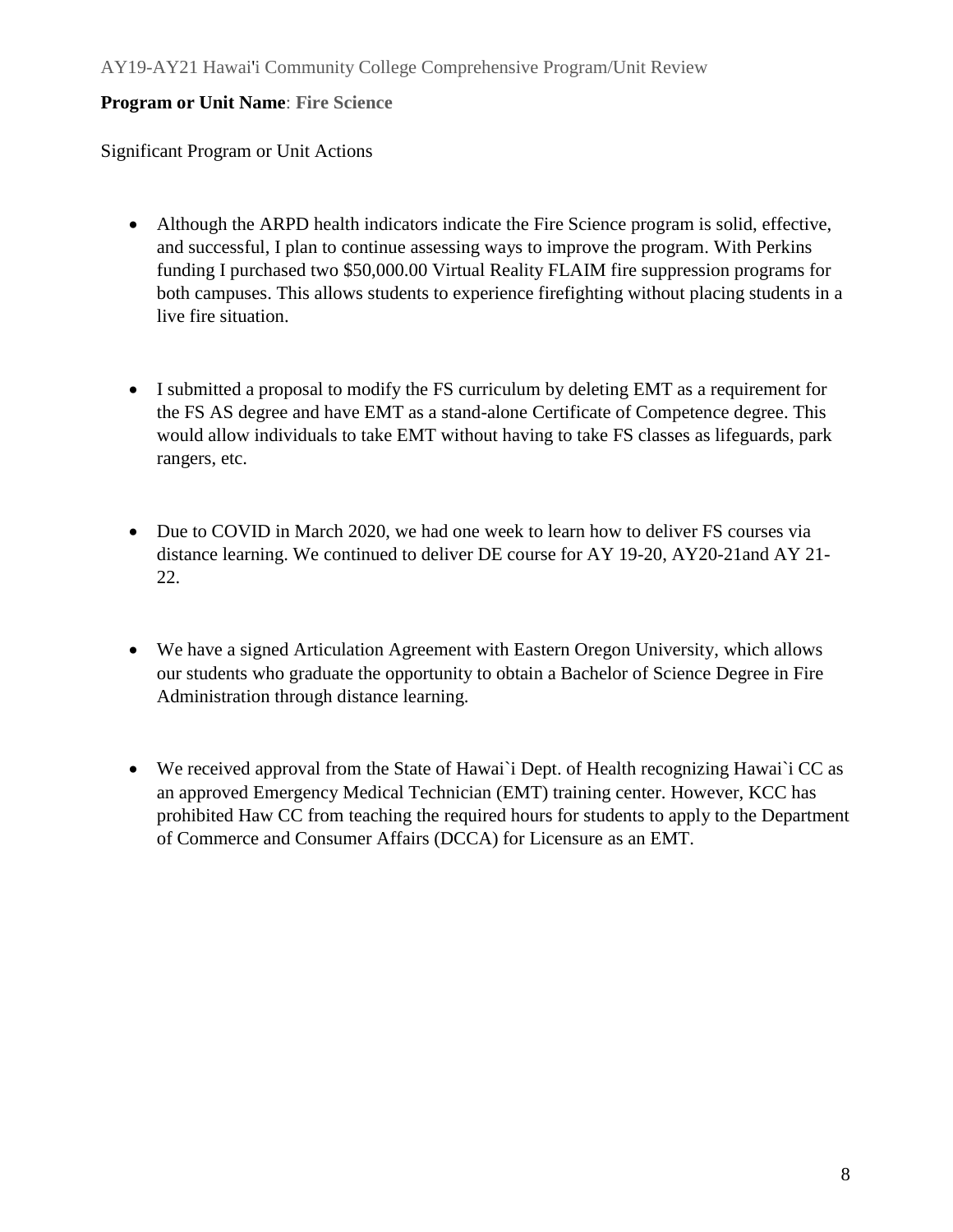# **3. Program Learning Outcomes or Unit/Service Outcomes**

## *a) List all Program Learning Outcomes (PLOs) or Unit/Service Outcomes (UOs) and their alignment to the College's Institutional Learning Outcomes (ILOs).*

FS PLO1: Meet the minimum academic training requirements of the National Fire Protection Association's (NFPA) Standard 1001, Standard for Fire Fighter Professional Qualifications (Fire Fighter I).

Linked Institution Outcomes

ILO1: Communicate effectively in a variety of situations.

ILO2: Utilize critical thinking to solve problems and make informed decisions.

ILO3: Apply knowledge and skills to make contributions to community that are respectful of the indigenous people and culture of Hawai'i island, as well as other cultures of the world.

ILO6: Contribute to sustainable environmental practices for personal and community well-being.

FS PLO2: Perform as fully qualified wildland firefighters (FFT2) in accordance with National Wildfire Coordinating Group PMS 310-1 standards.

Linked Institution Outcomes

ILO1: Communicate effectively in a variety of situations.

ILO2: Utilize critical thinking to solve problems and make informed decisions.

ILO3: Apply knowledge and skills to make contributions to community that are respectful of the indigenous people and culture of Hawai'i island, as well as other cultures of the world.

ILO6: Contribute to sustainable environmental practices for personal and community well-being.

FS PLO3: Utilize the Incident Command System to manage a wide variety of planned and un-planned incidents.

Linked Institution Outcomes

ILO1: Communicate effectively in a variety of situations.

ILO2: Utilize critical thinking to solve problems and make informed decisions.

ILO3: Apply knowledge and skills to make contributions to community that are respectful of the indigenous people and culture of Hawai'i island, as well as other cultures of the world.

FS PLO4: Demonstrate knowledge of modern fire service strategies, tactics, and management for both structural and wildland fire incidents.

Linked Institution Outcomes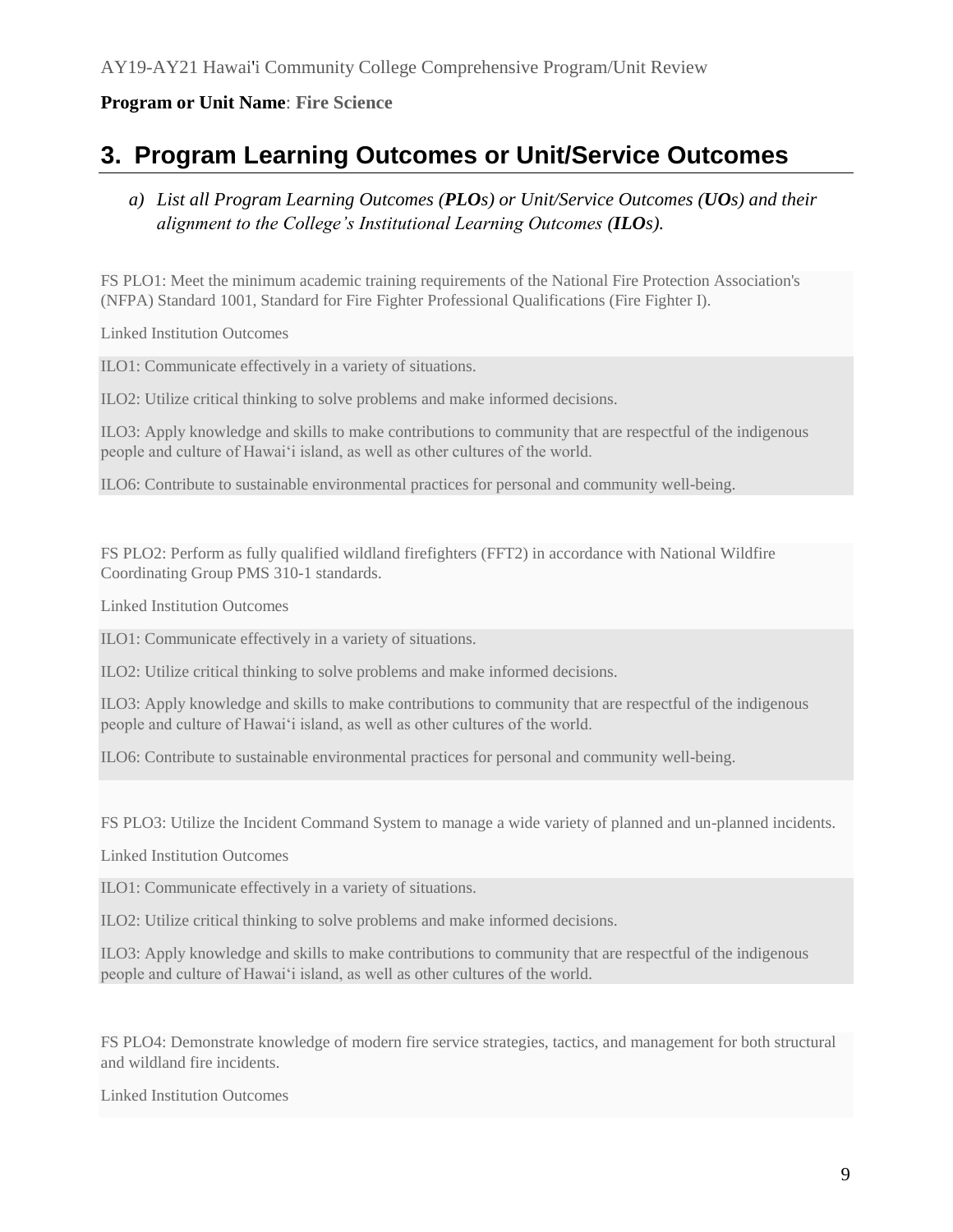## AY19-AY21 Hawai'i Community College Comprehensive Program/Unit Review

## **Program or Unit Name**: **Fire Science**

ILO1: Communicate effectively in a variety of situations.

ILO2: Utilize critical thinking to solve problems and make informed decisions.

ILO3: Apply knowledge and skills to make contributions to community that are respectful of the indigenous people and culture of Hawai'i island, as well as other cultures of the world.

ILO6: Contribute to sustainable environmental practices for personal and community well-being.

FS PLO5: Meet the requirements for National Fire Protection Association's (NFPA) 472, Standard for Professional Competence of Responders to Hazardous Materials Incidents for the Awareness and Operational Levels.

Linked Institution Outcomes

ILO2: Utilize critical thinking to solve problems and make informed decisions.

ILO3: Apply knowledge and skills to make contributions to community that are respectful of the indigenous people and culture of Hawai'i island, as well as other cultures of the world.

FS PLO6: Apply the principles of interpersonal communication, cooperative teamwork, supervision, and management for leadership in the fire service.

Linked Institution Outcomes

ILO1: Communicate effectively in a variety of situations.

ILO3: Apply knowledge and skills to make contributions to community that are respectful of the indigenous people and culture of Hawai'i island, as well as other cultures of the world.

FS PLO7: Apply theoretical principles of the chemistry of fire and hydraulics to solve water supply problems.

Linked Institution Outcomes

ILO2: Utilize critical thinking to solve problems and make informed decisions.

FS PLO8: Take the National Registry Examination for certification as an Emergency Medical Technician.

Linked Institution Outcomes

ILO1: Communicate effectively in a variety of situations.

ILO2: Utilize critical thinking to solve problems and make informed decisions.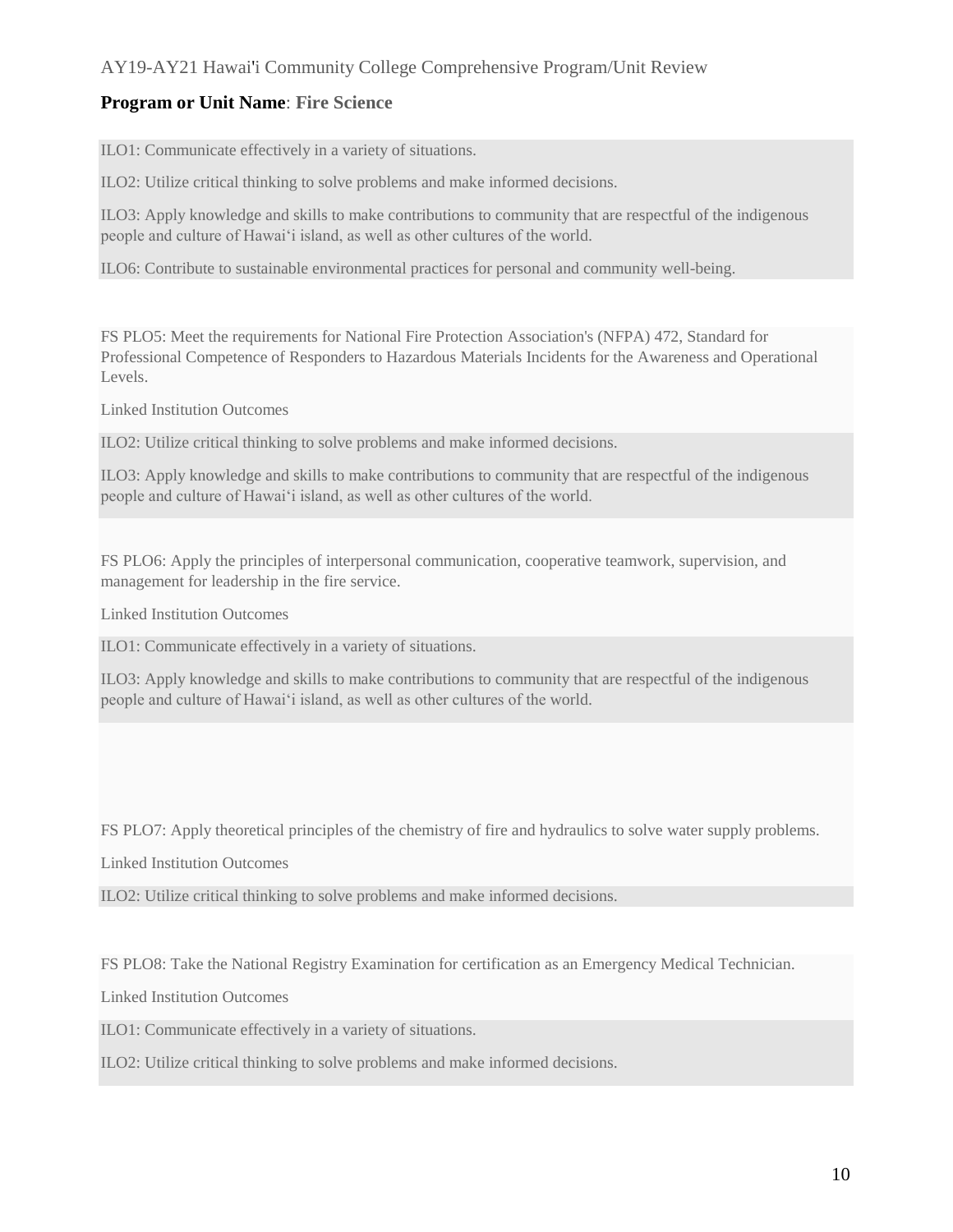## AY19-AY21 Hawai'i Community College Comprehensive Program/Unit Review

#### **Program or Unit Name**: **Fire Science**

ILO3: Apply knowledge and skills to make contributions to community that are respectful of the indigenous people and culture of Hawai'i island, as well as other cultures of the world.

ILO5: Produce and perpetuate safe, healthy learning and professional environments that are respectful of social and individual diversity.

#### *b) List the PLOs that have been assessed in the period of this Review.*

FIRE PLOs 2, 3, 4, and 6 have been assessed during the three years of this Review through assessment of these courses:

FIRE 151, Initial Fall 2018; Closing the Loop Fall 2020

FIRE 157, Initial Spring 2021

FIRE 212, Initial Fall 2019; Closing the Loop Fall 2020

| FIRE 151 - INTRODUCTION TO<br><b>WILDLAND FIRE CONTROL</b> | "CLO 1: Comprehend the basic fundamental<br>parameters that effect wildland fire behavior." | PLO <sub>2</sub>   |
|------------------------------------------------------------|---------------------------------------------------------------------------------------------|--------------------|
|                                                            | "CLO 2: Understand the established SAFETY<br>protocols to minimize Risk Management."        | PLO <sub>2</sub>   |
|                                                            | "CLO 3: Size-up the fire environment and develop<br>a safe and effect suppression action."  | PLOs 2,<br>3, 4, 6 |
|                                                            | "CLO 4: Meet the minimum training requirements<br>for a federal wildland firefighter."      | PLO <sub>2</sub>   |

| <b>FIRE 157 - INTERMEDIATE</b><br><b>WILDLAND FIRE BEHAVIOR</b> | "CLO 1: Develop an Intermediate knowledge<br>of the parameters that effect wildland fire<br>behavior." | PLO <sub>s</sub> 2,<br>4.6 |
|-----------------------------------------------------------------|--------------------------------------------------------------------------------------------------------|----------------------------|
|                                                                 | "CLO 2: Be able to take weather observations"<br>in the field and analyze the data."                   | $PI \Omega$                |
|                                                                 | "CLO 3: Be able to use FLAME GUIDE to                                                                  | PLO <sub>2</sub>           |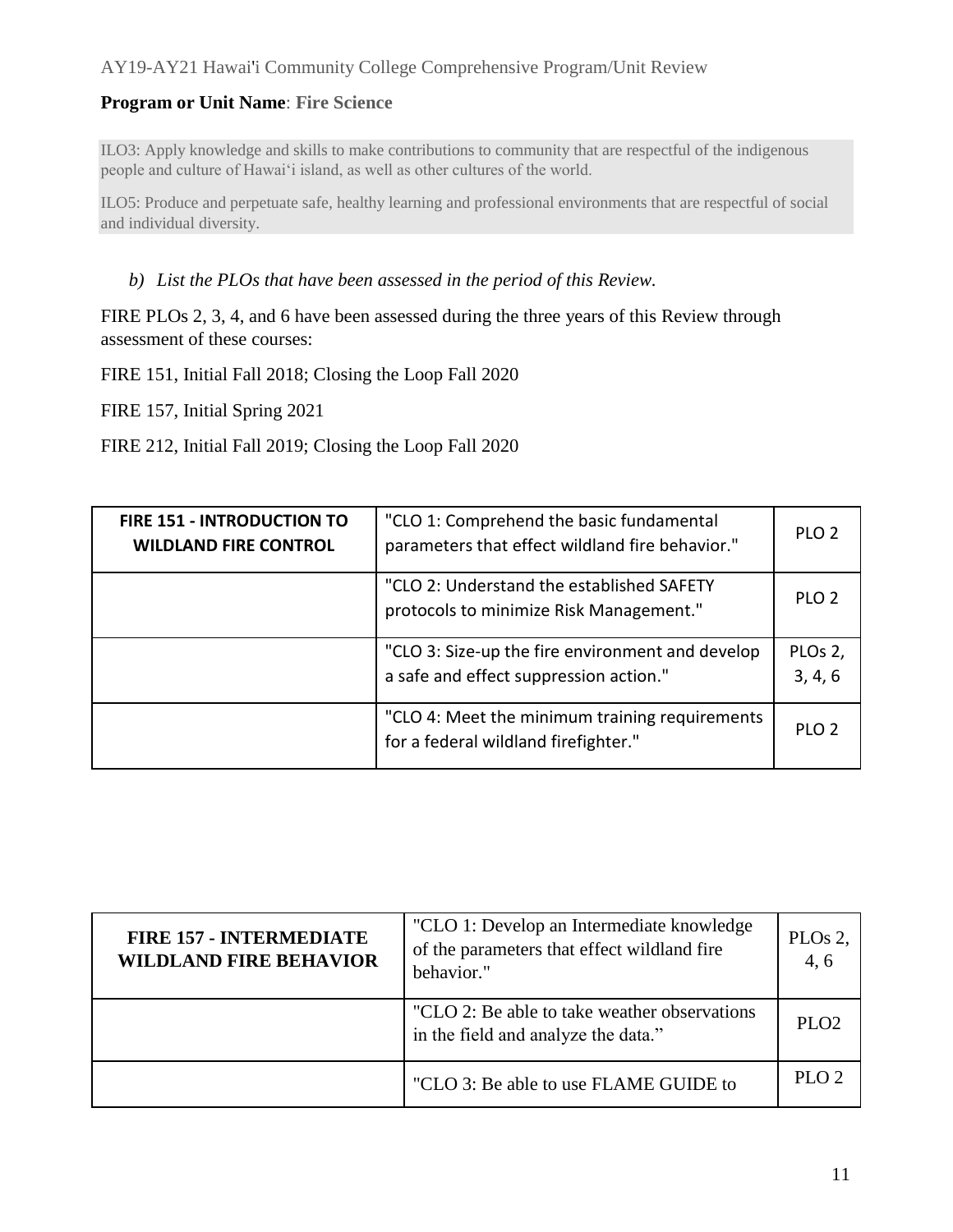|  | predict wildland fire behavior. |  |
|--|---------------------------------|--|
|--|---------------------------------|--|

| <b>FIRE 212 - FIREFIGHTING</b><br><b>STRATEGIES AND TACTICS</b> | "CLO 1: Size-up and determine the appropriate<br>strategies and tactics necessary for a safe and effective<br>response to a fire incident." | <b>PLO</b> |
|-----------------------------------------------------------------|---------------------------------------------------------------------------------------------------------------------------------------------|------------|
|                                                                 | "CLO 2: Knowledge of building construction."                                                                                                | <b>PLO</b> |

*c) Assessment Results: provide a detailed discussion of assessment results at the program (PLO) and course (CLO), or unit (UO), levels in the period of this Review. Provide an analysis of how these results reflect the strengths and challenges of the program or unit in meetings its Outcomes.*

| <b>Course/Program</b>   | <b>Assessment Result Discussion</b>                                                                                                                                                                                                                                                                   |
|-------------------------|-------------------------------------------------------------------------------------------------------------------------------------------------------------------------------------------------------------------------------------------------------------------------------------------------------|
| <b>FIRE 151 -</b>       | <b>Initial Fall 2018</b>                                                                                                                                                                                                                                                                              |
| <b>INTRODUCTION</b>     | Final exam taken by all students in the course. The exam covered all                                                                                                                                                                                                                                  |
| <b>TO WILDLAND FIRE</b> | material in the course.                                                                                                                                                                                                                                                                               |
| <b>CONTROL</b>          |                                                                                                                                                                                                                                                                                                       |
|                         | All students in the course took the exam, which was scored by the<br>instructor.                                                                                                                                                                                                                      |
|                         | Expectation was that 80% of students would meet or exceed the CLO.                                                                                                                                                                                                                                    |
|                         | <b>Analysis:</b><br>Almost all students achieved this CLO. No changes to instruction or<br>exam module.                                                                                                                                                                                               |
|                         | The Closing the Loop reassessment is scheduled for Fall 2020.                                                                                                                                                                                                                                         |
|                         | <b>Assessment Strategy</b><br>The course instructor assessed the final exam for all students. The<br>final exam covered all the material presented to the students during<br>the semester. The material meets the National Wildfire Coordinating<br>Group (NWCG) requirements for Firefighter Type I. |
|                         | <b>Results Analysis</b><br>CLOs 1,3, and 4 the results were 23 passed and two students failed.<br>The results were 92% passed. This is very good results for an                                                                                                                                       |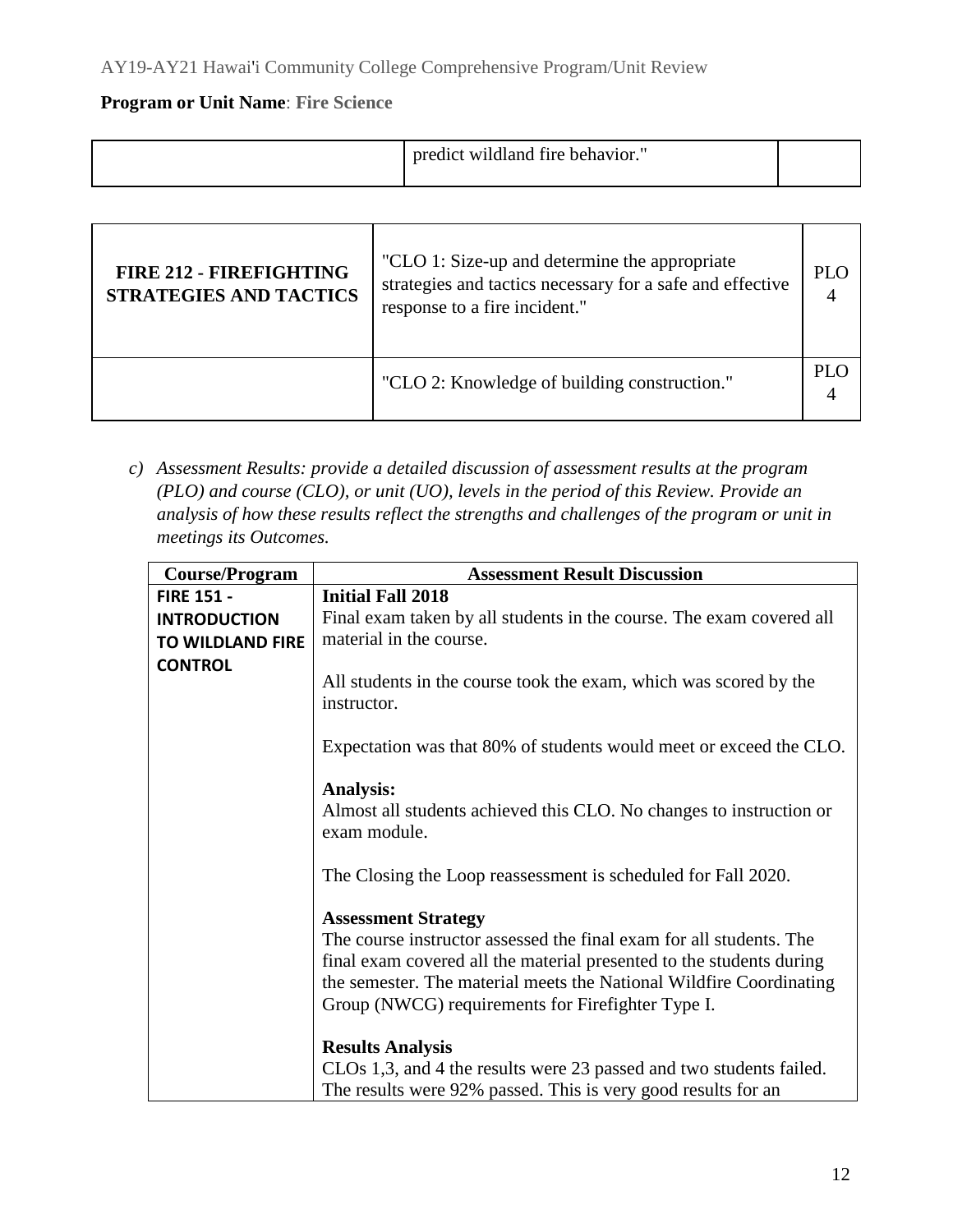|                                                                                               | Introductory class in wildland firefighting. CLO #2 results were not as<br>strong with seven students failing. This required a comprehensive<br>analysis of the five-step Risk Management Process which some<br>students found challenging.                                                                                                                                                                       |
|-----------------------------------------------------------------------------------------------|-------------------------------------------------------------------------------------------------------------------------------------------------------------------------------------------------------------------------------------------------------------------------------------------------------------------------------------------------------------------------------------------------------------------|
|                                                                                               | The course works well with distance learning. Most students are able<br>to achieve standards for most learning outcomes. Some students enter<br>the course with unrealistic expectations of what is required to be a<br>wildland firefighter. This course provides students with what is<br>required to be a wildland firefighter.                                                                                |
|                                                                                               | <b>Action Plan</b><br>Continue to emphasize that wildland fire fighting is a potential<br>hazardous occupation. However, there are steps that can be taken to<br>minimize the risks involved.                                                                                                                                                                                                                     |
|                                                                                               | The National Wildfire Coordinating Group will update course<br>material and will integrate that material into this course. The course<br>material will be available for the Fall 21 semester.                                                                                                                                                                                                                     |
| <b>FIRE 157 -</b><br><b>INTERMEDIATE</b><br><b>WILDLAND</b><br><b>FIRE</b><br><b>BEHAVIOR</b> | <b>Results Analysis</b><br>Students are expected to score 70% or higher to pass this course.<br>1) ANALYSIS of the quantitative results reported above<br>indicates that students had a hard time understanding the<br>course contents.                                                                                                                                                                           |
|                                                                                               | Scores indicate there is room for improvement. CLO2: needs more<br>emphasis. This was the first time I taught the entire course via<br>distance learning. When in the classroom, I can observe the student's<br>facial expressions and body language. I believe this is an added tool to<br>improve my teaching skills.                                                                                           |
|                                                                                               | 2) Discuss the STRENGTHS and CHALLENGES of the course OR<br>unit.<br>[max. 4,000 characters]                                                                                                                                                                                                                                                                                                                      |
|                                                                                               | This is a very technical course that requires an understanding of how<br>fuels, topography, and weather influence wildland fire behavior,<br>which requires many disciplines. The challenge is how to deliver a<br>very complex subject matter in a way that students can understand.<br>This has been a challenging course for students in the past, and not<br>teaching face-to-face makes this more difficult. |
|                                                                                               | <b>Action Plan</b><br>I plan to emphasize areas where students are having a problem                                                                                                                                                                                                                                                                                                                               |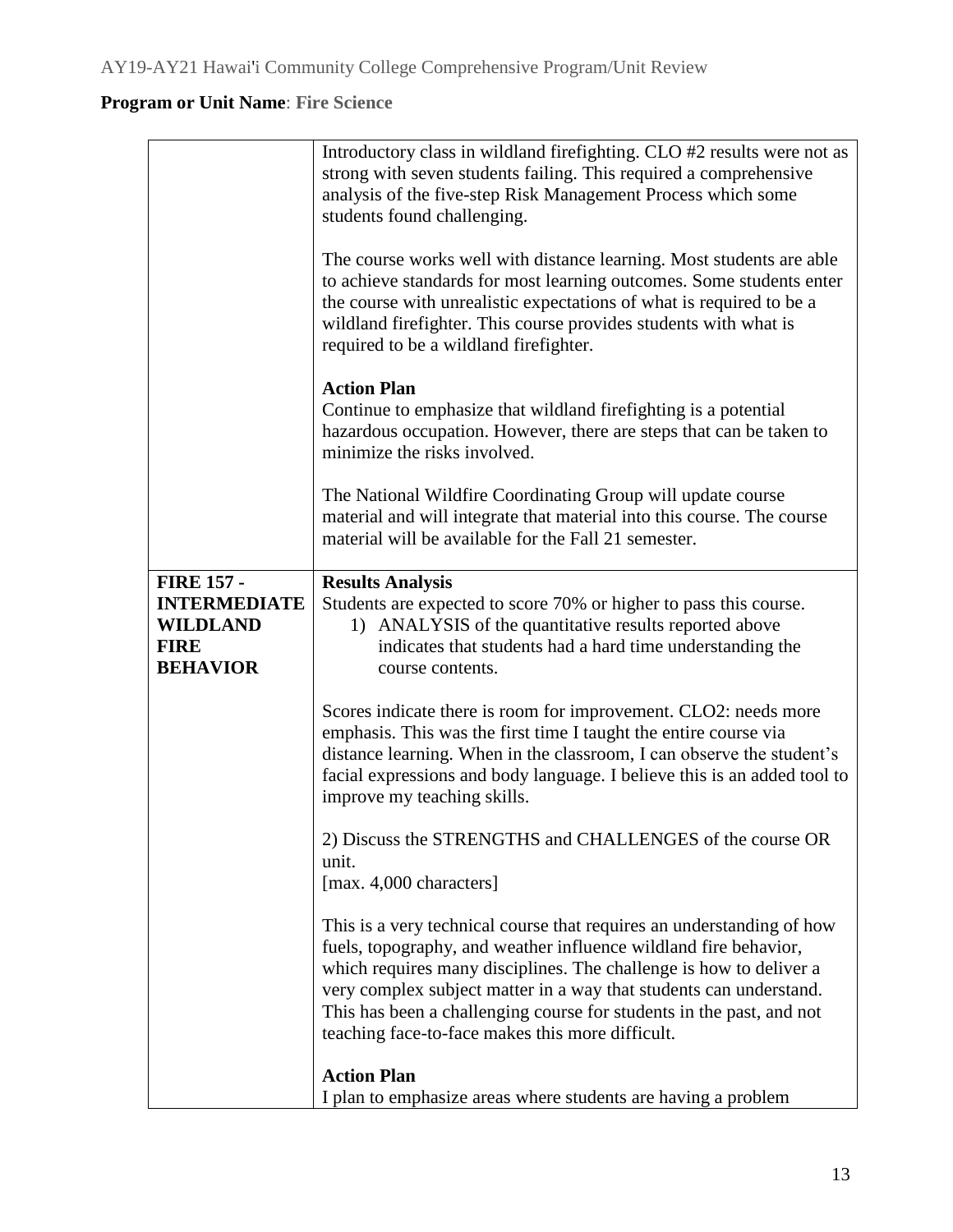|                                          | understanding. I have found that repeating the main points helps<br>students with comprehension.<br>This course is taught during the first year in college. Students are still<br>learning to improve their study habits. Knowing this, I plan to put<br>extra emphasis on the key points of this course. |
|------------------------------------------|-----------------------------------------------------------------------------------------------------------------------------------------------------------------------------------------------------------------------------------------------------------------------------------------------------------|
|                                          |                                                                                                                                                                                                                                                                                                           |
| <b>FIRE 212 -</b><br><b>FIREFIGHTING</b> | <b>Assessment Strategy</b><br>Instructor created the final exam using national standards that are                                                                                                                                                                                                         |
| <b>STRATEGIES</b>                        | taught during course. The exams were scored by the instructor, who is                                                                                                                                                                                                                                     |
| <b>AND TACTICS</b>                       | the program coordinator for the Fire Science program. All 28 students                                                                                                                                                                                                                                     |
|                                          | who completed the course took the exam.                                                                                                                                                                                                                                                                   |
|                                          |                                                                                                                                                                                                                                                                                                           |
|                                          | <b>Results Analysis</b><br>100% of students passed the national-standards-based exam. This<br>shows that they have an understanding of what's required to size up<br>and develop the appropriate strategies and tactics for a safe and<br>effective response to a fire incident.                          |
|                                          | Course strengths: These are all senior students, so at this point, this is<br>their 2nd year in Fire Science. So they really have an understanding of<br>what's required in the Fire Service.                                                                                                             |
|                                          | Course challenges: Making the course interesting and relevant.<br>Instructor uses lots of visual presentations and then relates the course<br>material to real fire incidents, local and national.                                                                                                        |
|                                          | <b>Action Plan</b><br>Maintain the teaching strategy, which is effective as is.                                                                                                                                                                                                                           |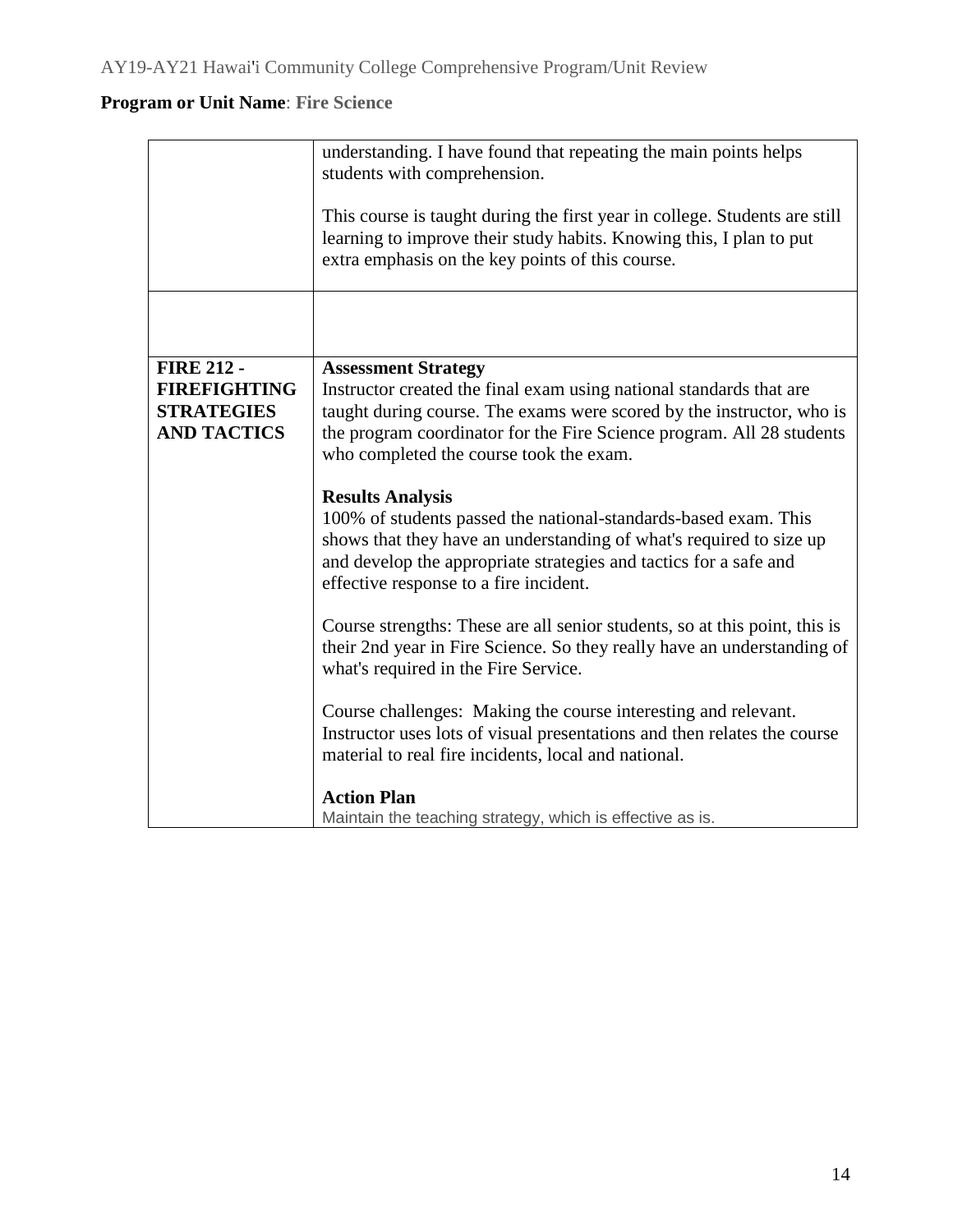## **FIRE SCIENCE Program AY18-19 PLO Assessment Results**

**Dark Green = Exceeds // Light Green = Meets // Orange = Partly Meets //Red = Does not Meet**

| <b>Fire Science</b>                                                                                                                                       |               |
|-----------------------------------------------------------------------------------------------------------------------------------------------------------|---------------|
| Academic Year 2018-19                                                                                                                                     |               |
| Outcomes<br><b>El</b> Curriculum Map<br>$\triangle$ Taxonomy                                                                                              |               |
| Overview<br>$\checkmark$<br>Term:                                                                                                                         | Add Outcome - |
| FS PLO1                                                                                                                                                   |               |
| <b>FS PLO1</b>                                                                                                                                            | No Results    |
| "FS PLO1: Meet the minimum academic training rquirements of the National Fire Protection Association's (NFPA) Standard<br>1001, Standard for Fire Fighter |               |
| FS_PLO2                                                                                                                                                   |               |
| <b>FS PLO2</b>                                                                                                                                            |               |
| "FS PLO2: Perform as fully qualified wildland firefighters (FFT2) in accordance with National Wildfire Coordinating Group<br>PMS 310-1 standards."        |               |
| FS_PLO3                                                                                                                                                   |               |
| FS PLO3                                                                                                                                                   |               |
| "FS PLO3: Utilize the Incident Command System to manage a wide variety of planned and un-planned incidents."                                              |               |
| FS_PLO4                                                                                                                                                   |               |
| <b>FS PLO4</b>                                                                                                                                            |               |
| "FS PLO4: Demonstrate knowledge of modern fire service strategies, tactics, and management for both structural and<br>wildland fire incidents."           |               |
| FS_PLO5                                                                                                                                                   |               |
| <b>FS PLO5</b>                                                                                                                                            | Not Selected  |
| "FS PLO5: Meet the requirements for National Fire Protection Association's (NFPA) 472, Standard for Professional<br>Competence of Responders to Hazardous |               |
| FS_PLO6                                                                                                                                                   |               |
| <b>FS PLO6</b>                                                                                                                                            |               |
| "FS PLO6: Apply the principles of interpersonal communication, cooperative teamwork, supervision, and management for<br>leadership in the fire service."  |               |
| FS_PLO7                                                                                                                                                   |               |
| <b>FS PLO7</b>                                                                                                                                            | No Results    |
| "FS PLO7: Apply theoretical principles of the chemistry of fire and hydraulics to solve water supply problems."                                           |               |
| FS_PLO8                                                                                                                                                   |               |
| <b>FS PLO8</b>                                                                                                                                            | Not Selected  |
| "FS PLO8: Take the National Registry Examination for certification as an Emergency Medical Technician."                                                   |               |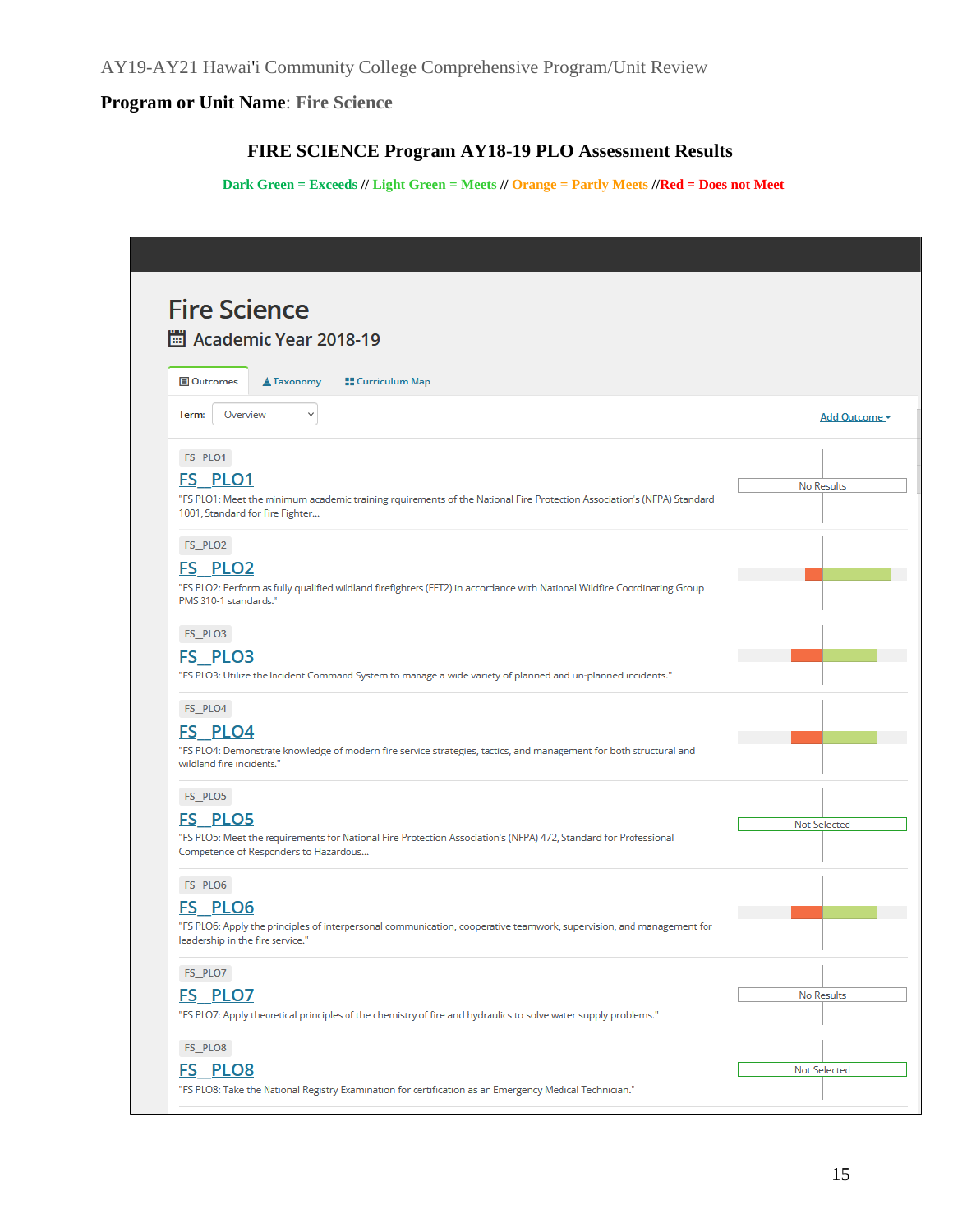AY19-AY21 Hawai'i Community College Comprehensive Program/Unit Review

## **Program or Unit Name**: **Fire Science**

## **AY19-20 PLO Assessment Results**

#### **Dark Green = Exceeds // Light Green = Meets // Orange = Partly Meets //Red = Does not Meet**

| <b>Fire Science</b><br>圖 Academic Year 2019-20                                                                                                                                         |               |
|----------------------------------------------------------------------------------------------------------------------------------------------------------------------------------------|---------------|
| Outcomes<br><b>▲ Taxonomy</b><br><b>Curriculum Map</b>                                                                                                                                 |               |
| Overview<br>Term:<br>v                                                                                                                                                                 | Add Outcome - |
| FS_PLO1<br><b>FS PLO1</b><br>"FS PLO1: Meet the minimum academic training rquirements of the National Fire Protection Association's (NFPA) Standard<br>1001, Standard for Fire Fighter | No Results    |
| FS_PLO2<br><b>FS PLO2</b><br>"FS PLO2: Perform as fully qualified wildland firefighters (FFT2) in accordance with National Wildfire Coordinating Group<br>PMS 310-1 standards."        | No Results    |
| FS_PLO3<br>FS PLO3<br>"FS PLO3: Utilize the Incident Command System to manage a wide variety of planned and un-planned incidents."                                                     | No Results    |
| FS_PLO4<br><b>FS PLO4</b><br>"FS PLO4: Demonstrate knowledge of modern fire service strategies, tactics, and management for both structural and<br>wildland fire incidents."           |               |
| FS_PLO5<br><b>FS PLO5</b><br>"FS PLO5: Meet the requirements for National Fire Protection Association's (NFPA) 472, Standard for Professional<br>Competence of Responders to Hazardous | Not Selected  |
| FS_PLO6<br><b>FS PLO6</b><br>"FS PLO6: Apply the principles of interpersonal communication, cooperative teamwork, supervision, and management for<br>leadership in the fire service."  | No Results    |
| FS_PLO7<br>FS <sub>PLO7</sub><br>"FS PLO7: Apply theoretical principles of the chemistry of fire and hydraulics to solve water supply problems."                                       | No Results    |
| FS_PLO8<br>FS <sub>PLO8</sub><br>"FS PLO8: Take the National Registry Examination for certification as an Emergency Medical Technician."                                               | Not Selected  |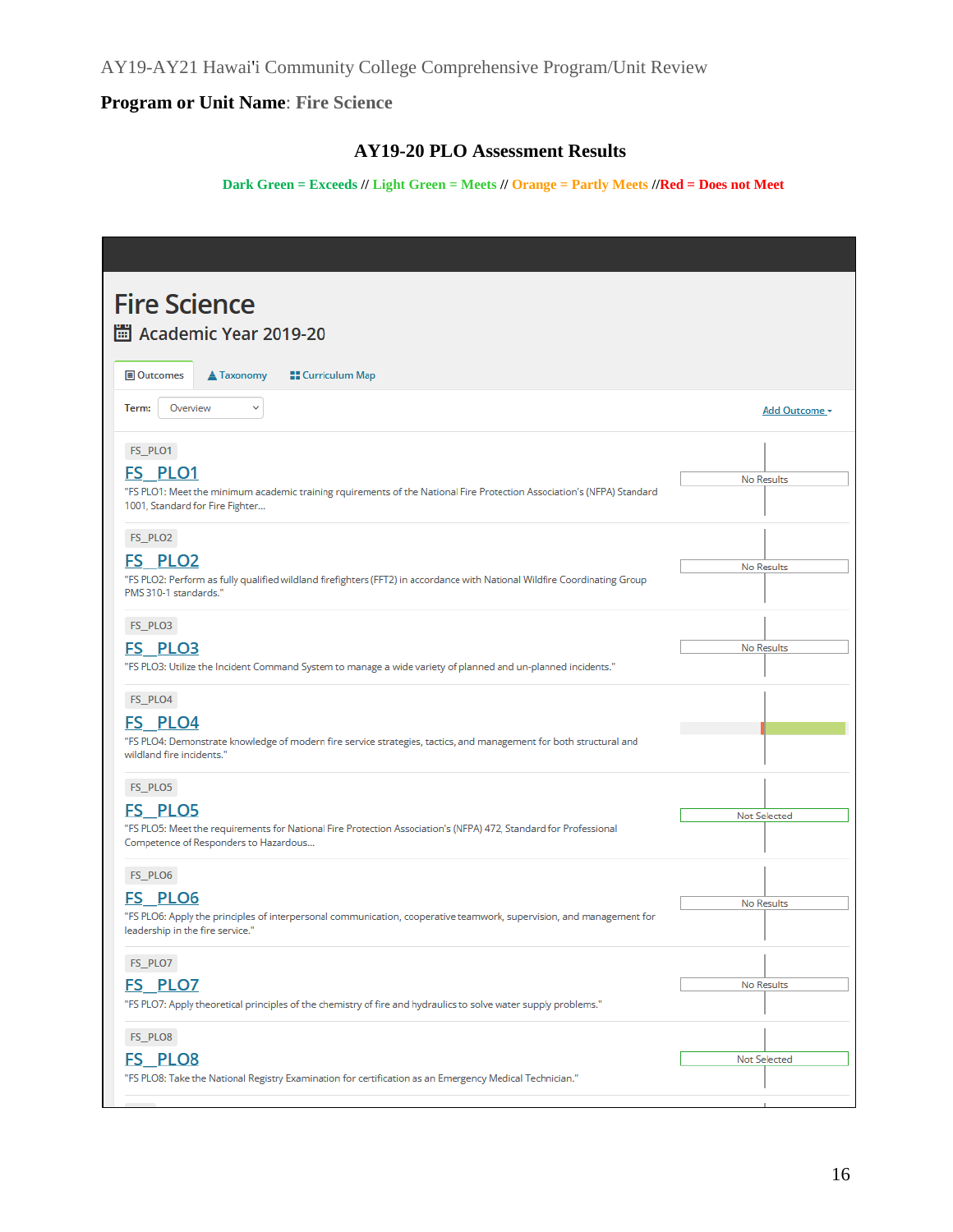## **AY20-21 PLO Assessment Results**

#### **Dark Green = Exceeds // Light Green = Meets // Orange = Partly Meets //Red = Does not Meet**

| <b>Fire Science</b>                                                                                                                                       |               |
|-----------------------------------------------------------------------------------------------------------------------------------------------------------|---------------|
|                                                                                                                                                           |               |
| 圖 AcademicYear2020-21                                                                                                                                     |               |
| Outcomes<br><b>A</b> Taxonomy<br><b>E</b> Curriculum Map                                                                                                  |               |
| Term:<br>Overview<br>v                                                                                                                                    | Add Outcome - |
| FS_PLO1                                                                                                                                                   |               |
| FS PLO1                                                                                                                                                   | No Results    |
| FS PLO1: Meet the minimum academic training requirements of the National Fire Protection Association's (NFPA) Standard<br>1001, Standard for Fire Fighter |               |
| FS_PLO2                                                                                                                                                   |               |
| FS PLO2                                                                                                                                                   |               |
| FS PLO2: Perform as fully qualified wildland firefighters (FFT2) in accordance with National Wildfire Coordinating Group<br>PMS 310-1 standards.          |               |
| FS_PLO3                                                                                                                                                   |               |
| <b>FS PLO3</b>                                                                                                                                            |               |
| FS PLO3: Utilize the Incident Command System to manage a wide variety of planned and un-planned incidents.                                                |               |
| FS_PLO4                                                                                                                                                   |               |
| FS PLO4                                                                                                                                                   |               |
| FS PLO4: Demonstrate knowledge of modern fire service strategies, tactics, and management for both structural and<br>wildland fire incidents.             |               |
| FS_PLO5                                                                                                                                                   |               |
| FS PLO5                                                                                                                                                   | No Results    |
| FS PLO5: Meet the requirements for National Fire Protection Association's (NFPA) 472, Standard for Professional<br>Competence of Responders to Hazardous  |               |
| FS PLO6                                                                                                                                                   |               |
| <b>FS PLO6</b>                                                                                                                                            |               |
| FS PLO6: Apply the principles of interpersonal communication, cooperative teamwork, supervision, and management for<br>leadership in the fire service.    |               |
| FS_PLO7                                                                                                                                                   |               |
| <b>FS PLO7</b>                                                                                                                                            | No Results    |
| FS PLO7: Apply theoretical principles of the chemistry of fire and hydraulics to solve water supply problems.                                             |               |
| FS_PLO8                                                                                                                                                   |               |
| <b>FS PLO8</b>                                                                                                                                            | No Results    |
| FS PLO8: Take the National Registry Examination for certification as an Emergency Medical Technician.                                                     |               |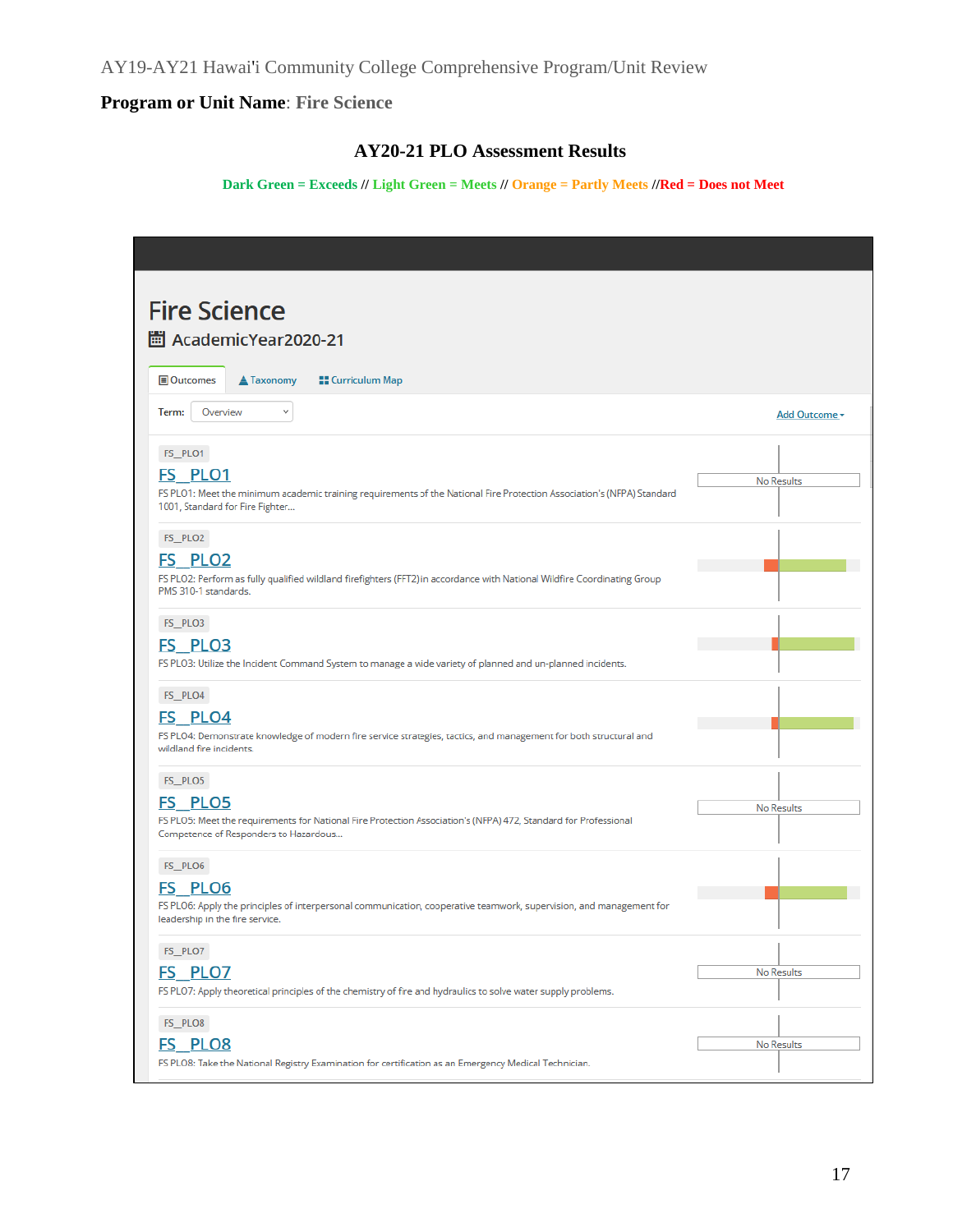*d) Changes that have been made as a result of the assessment results:* 

As a result of Assessment Results there has been a change in Instructional format. It was determined that if key educational points were repeated numerous times, the students were able to comprehend those points. Due to COVID several face-to-face courses were converted to Distance Education. Students respond 2 to 1 that they preferred distance learning. Course Evaluation Survey (CES) comments included it was easy to go from work to their home, they did not have to find childcare, the course sessions were recorded and placed in Laulima which allowed students who missed class to review the material at a later date. A few preferred face-to-face because the home environment was not conducive to learning.

## **4. Action Plan**

*This action plan should be detailed enough to guide your program/unit through to the next program/unit Comprehensive Review cycle. Include specific recommendations for improvement(s) or planned program or unit action(s). The plan must include details of measurable outcomes, benchmarks and timelines.* 

*Specify how the action plan aligns with the College's Mission and Strategic Plan. Include a discussion of how implementing this action plan will contribute to the College achieving the goals of the Strategic Plan.*

*[https://hawaii.hawaii.edu/sites/default/files/assets/docs/strategic-plan/hawcc-strategic-directions-](about:blank)[2015-2021.pdf](about:blank)*

*Be sure to list resources that will be required, if any, in section 5 below. \*The action plan may be amended based on new initiatives, updated data, or unforeseen external factors between now and the next Comprehensive Review.*

Although the Fire Science program is a Healthy program, I plan to continue this successful path by the following:

- Provide students with the educational requirements by the State of Hawai`i for Emergency Medical Technician Licensure. *Timeline: Fall 2022*
- Increase enrollment in the Pālamanui campus 10% by informing the Kona side communities of the availability of the Fire Science program at Pālamanui. *Timeline: Continuous*
- Address the issue of identified classroom space for Fire Science and EMT classes on the Manono Campus, and provide storage space at the Pālamanui Campus for fire equipment. *Supplies are currently stored at the Kona Airport Fire Station and the Hualalai Fire*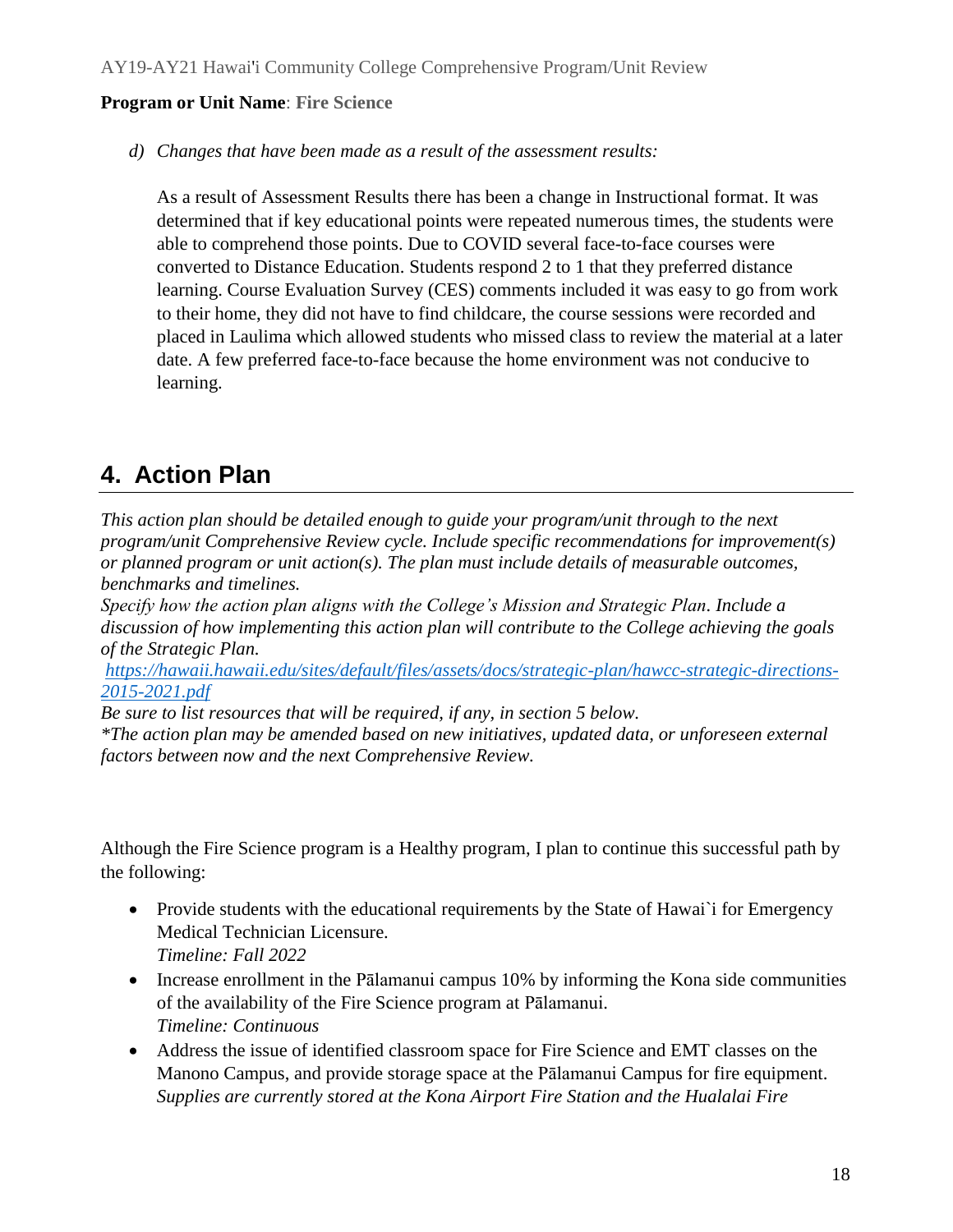*Brigade Station (near the Pālamanui Campus). A Matson Container would resolve this issue.*

*Timeline: Fall 2022*

- Increase Successful Completion to 95%. *Timeline: Spring 2023*
- Disposition of Fire Engine. *Timeline: Fall 2022*

On December 5, 2019, the CERC submitted a memo regarding the Fire Science Comprehensive Program Review AY 2016 through AY 2018

The following Action Plan recommendations were:

- Need to institutionalize EMT at HawCC. *This issue that has not been met.* **The above-mentioned issue has an impact on the students' employment opportunities. This Action Plan aligns with HGI Strategy #3.**
- Need to secure a covered parking to protect fire engine from the elements. *This issue has not been met. Having an operational engine provides students with handson experience that enhances their learning of hydraulics. This Action Plan aligns with HGI Strategy # 3.*
- Need to identify classroom space at the Manono Campus and storage space for Fire Science equipment at the Pālamanui Campus.

*This issue has not been met. This Action Plan aligns with HGI Strategy # 4.*

• Promote the need for a Bachelor of Science in Fire and Emergency Management Administration degree.

*There is a signed Articulation Agreement with Eastern Oregon University that allows our students the opportunity to obtain a BS in Fire Administration through distance learning. This Action Plan aligns with HGI Strategy #2.*

**I will need the support of the College Administration to address the not met issues. The above not met issues are carried over to the current action plan.** 

HGI Action Strategy 2:

Implement structural improvements that promote persistence to attain a degree and timely completion. Tactics • Establish pathways for all degree programs, including transfer pathways from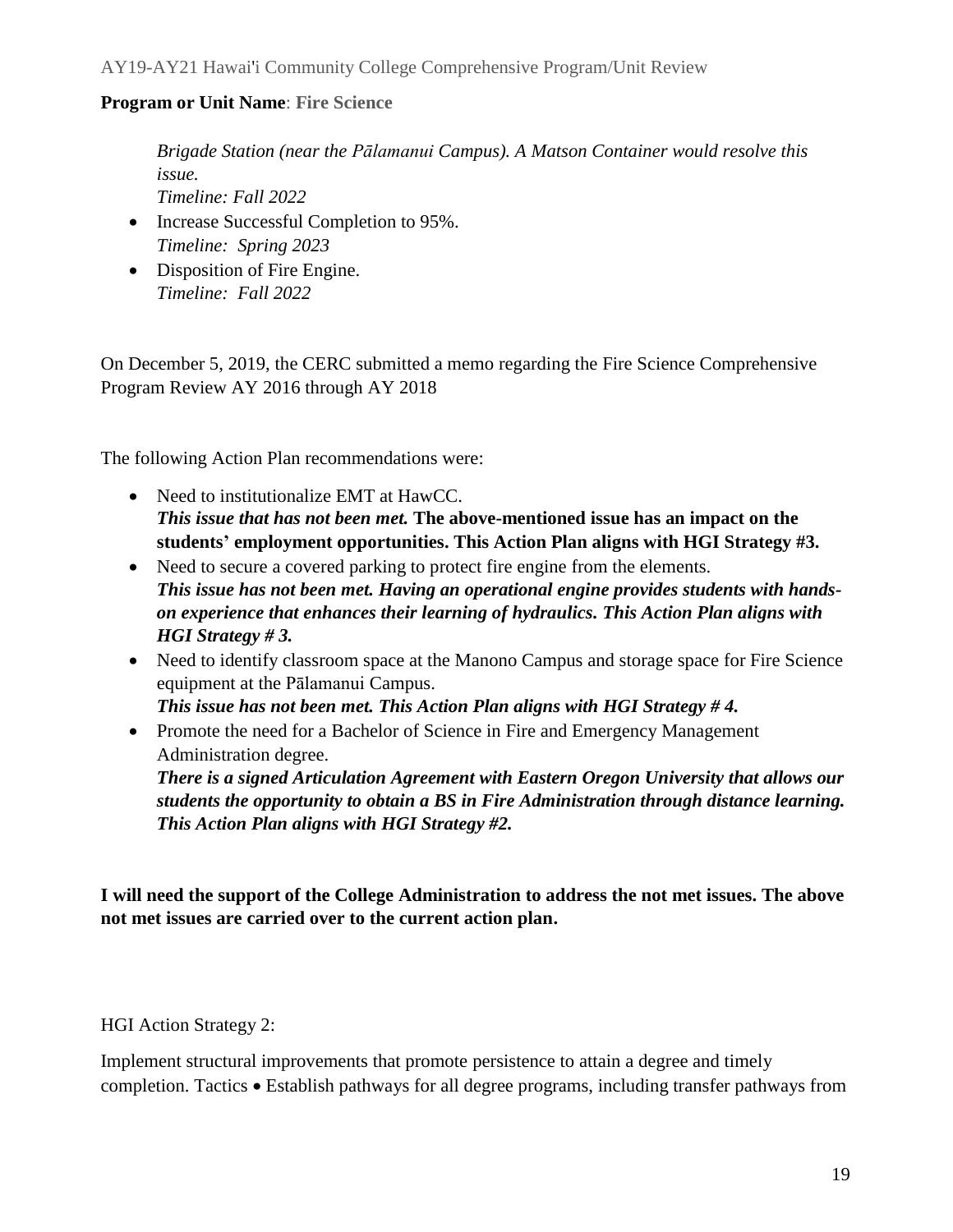the community colleges. • Strengthen developmental education initiatives that increase preparation, improve placement methods, and reduce time spent in developmental education. • Utilize Summer Term to promote college readiness and degree completion. • Reduce gaps in college completion for Native Hawaiians and low-income and under-represented groups. • Transition from a course-based to a curriculum-pathway-based registration system. • Schedule courses to facilitate timely degree completion. 4 • Strengthen and align financial aid resources, policies, and practices for increased access and completion. • Improve and stabilize student support services, especially for priority targets: Native Hawaiians, Filipinos, Pacific Islanders, Veterans, Adult Learners, and Part-Time Students. • Strengthen and align assessment, program/unit review, data collection, and data analyses processes to support improved teaching and learning, accreditation, and governance and planning. • Provide enhanced professional development to improve teaching and learning. • Support the permanent status and expansion of the Associate of Arts in Hawaiian Studies and Associate of Science, Natural Science degrees. • Continue to embed Hawaiian practices throughout the college. • Develop plan to normalize Hawaiian language throughout the college. • Develop plan to provide liberal arts and Hawaiian studies degrees utilizing Hawaiian language immersion. • Provide funding for permanent hire of grant-funded personnel.

## HGI Action Strategy 3:

Anticipate and align curricula with community and workforce needs. Tactics • Utilize current State and Hawai'i Island information about workforce, employment, and salaries from the Department of Labor and Industrial Relations, Economic Modeling Specialist International, and other sources. • Follow up with graduates and employers regarding Hawai'i CC students' preparation for the workforce and community. • Engage systematically with community-based groups to inform program offerings and curricula. • Develop new programs that are responsive to Hawai'i Island's community needs. • Seek Employer and industry input throughout the Hawai'i Island community to anticipate and align community and workforce needs through non-credit training. • Explore noncredit to credit pathways. • Develop hiring policies that encourage the hiring of qualified Native Hawaiian and Hawaiʻi Island-resident faculty and staff. • Develop minimum and desirable qualifications for all positions that request that the applicant demonstrate an understanding of Hawaiʻi Island communities and diverse cultures, particularly Native Hawaiians. • Provide learning opportunities for faculty and staff to learn Hawaiian language and culture. 5 • Develop more robust orientation for new employees, including Hawaiian language and culture. • Develop weekend and evening programs for working adults to continue and complete a college degree.

## HGI Action Strategy 4:

Solidify the foundations for Hawaiʻi CC at Pālamanui, our newest campus, and establish large-scale student support services for Native Hawaiians, low income students, and the under-represented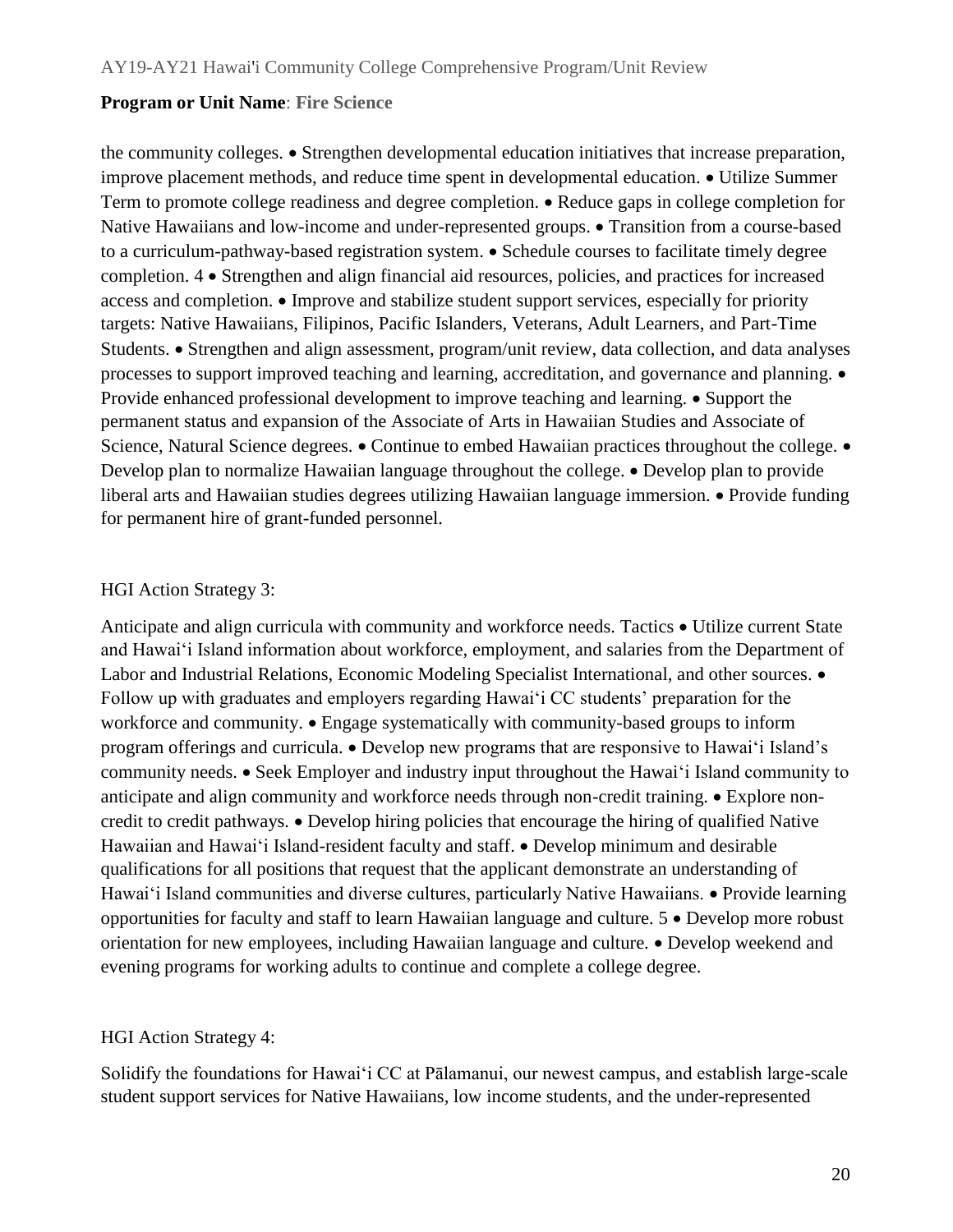populations served. Tactics • Secure UH Foundation position to coordinate advancement efforts for Hawai'i CC and Hawai'i CC Pālamanui. • Create capital development plans for facilities that support expected enrollment growth and campus academic and strategic plans. • Develop academic programs that meet the needs of the West Hawai'i community. • Increase the baccalaureate and advanced degree offerings at UH West Hawai'i Center to complement Hawai'i CC programs and meet the needs of the West Hawai'i community as a gateway to the other University of Hawai'i institutions. • Develop financial and operational plans that support the expected rapid increases in enrollment as the Pālamanui community embraces its new campus. • Increase the capacity of the Hawaiian Studies program to provide courses for the AA-HWST degree at Pālamanui, online and through the early-college program.

# **5. Resource Implications - \* ONE-TIME BUDGET REQUESTS ONLY \***

Detail any ONE-TIME resource requests that are not included in your regular program or unit operating "B" budget, including reallocation of existing resources (physical, human, financial).

\*Note that CTE programs seeking future funding via UHCC System Perkins proposals must reference their ARPD Section 4. Action Plan and this ARPD Section 5. Resource Implications to be eligible for funding.

## ☐ **I am NOT requesting additional ONE-TIME resources for my program/unit.**

XX **I AM requesting additional ONE-TIME resource(s) for my program/unit.**

**Total number of items being requested: \_\_\_1\_\_\_\_\_\_\_\_(4 items max.)**

\*For each item requested, make sure you have gathered the following required information and all relevant documentation before you upload this Review; you will submit all information and attachments for your **Resource Request** as part of your Review document submission via the Hawaii CC - Program and Unit Review Submission portal [https://hawaii.kualibuild.com/app/builder/#/app/60ef56c477b0f470999bb6e5/run](about:blank#/app/60ef56c477b0f470999bb6e5/run)

- $\checkmark$  Item Description
- $\checkmark$  Justification
- $\checkmark$  Priority Criteria (must meet at least one of the following):
	- 1. Ensure compliance with mandates and requirements such as laws and regulations, executive orders, board mandates, agreements and contracts and accreditation requirements.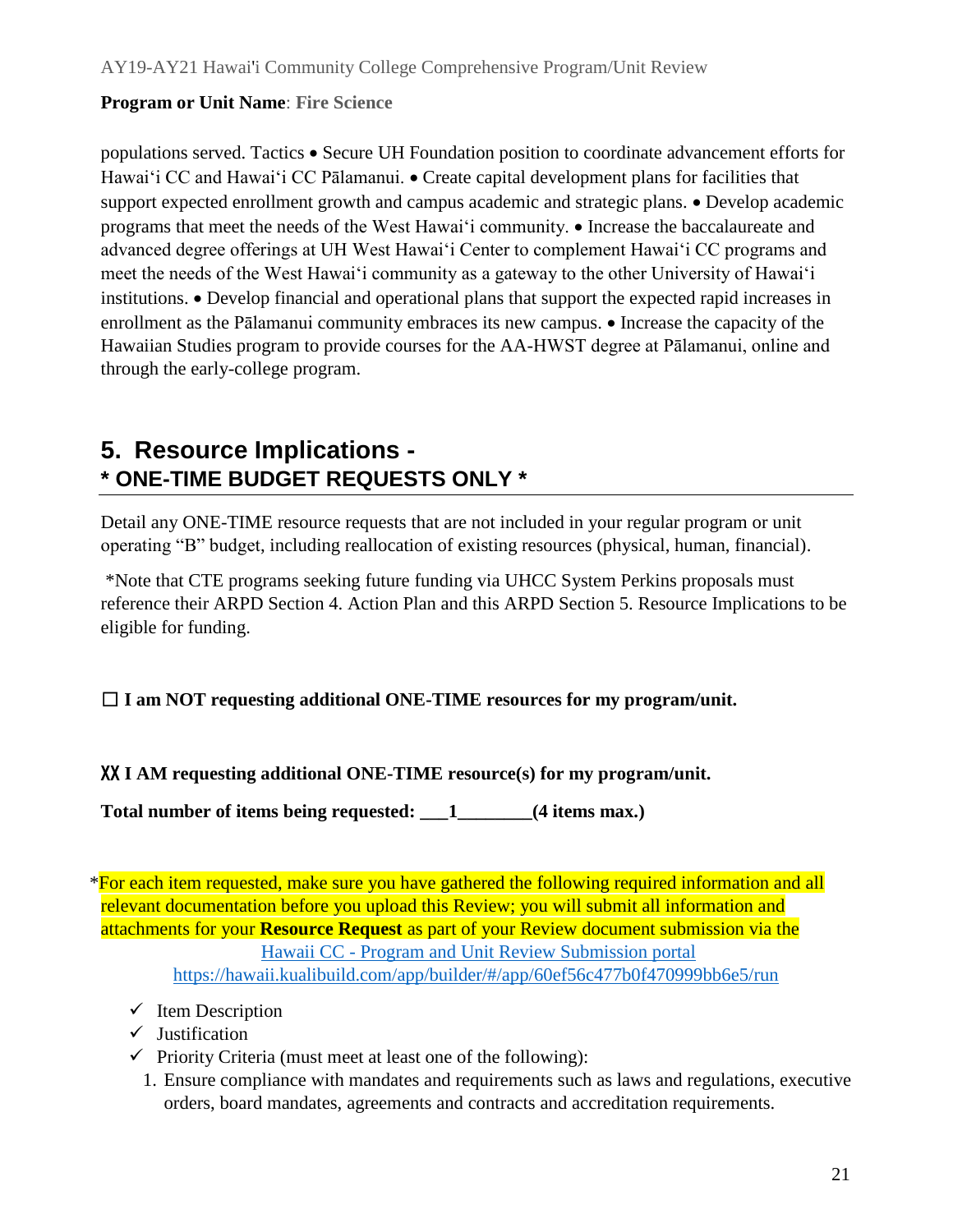- 2. Address and/or mitigate issues of liability, including ensuring the health, safety and security of our Kauhale.
- 3. Expand our commitment to serving all segments of our Hawaii Island community through Pālamanui and satellite centers
- 4. Address aging infrastructure.
- 5. Continue efforts to promote integrated student support in closing educational gaps.
- 6. Leverage resources, investments with returns, or scaling opportunities
- 7. Promote professional development.

| <b>Category-Specific Information</b> |                       |                         |                         |                                        |  |  |  |
|--------------------------------------|-----------------------|-------------------------|-------------------------|----------------------------------------|--|--|--|
| Equipment                            | <b>Estimated Date</b> | Quantity / Number of    | Total Cost (with        | On Inventory List                      |  |  |  |
|                                      | Needed                | Units; Cost per Unit    | $S\&H$ , tax)           | $(Y/N)$ ; Decal #, Reason<br>replacing |  |  |  |
| <b>Facilities</b>                    | <b>Estimated Date</b> | <b>Total Cost</b>       | Monthly/Yearly          | <b>Utilities Required</b>              |  |  |  |
| <b>Modification</b>                  | Needed                |                         | <b>Recurring Costs</b>  |                                        |  |  |  |
| <b>Personnel</b>                     | <b>Estimated Date</b> | FTE; Position Type;     | <b>Estimated Salary</b> | Was an Existing                        |  |  |  |
| <b>Resource</b>                      | Needed                | <b>Position Title</b>   |                         | Position Abolished?                    |  |  |  |
|                                      |                       |                         |                         | $(Y/N)$ ; Position #                   |  |  |  |
| <b>Professional</b>                  | <b>Estimated Date</b> | Have you applied        | Professional            | PD Details; Impact;                    |  |  |  |
| <b>Development</b>                   | Needed                | before $(Y/N)$ ; was it | Development Type        | <b>Total Cost</b>                      |  |  |  |
|                                      |                       | approved?               |                         |                                        |  |  |  |
| <b>Reallocation</b>                  | <b>Estimated Date</b> | <b>Total Cost</b>       | Monthly/Yearly          | <b>Reallocation Proposal</b>           |  |  |  |
|                                      | Needed                |                         | <b>Recurring Costs</b>  |                                        |  |  |  |

# **6. Optional: Edits to Occupation List for Instructional Programs**

Review the Standard Occupational Classification (SOC) codes listed for your Instructional Program and verify that the occupations listed align with the program learning outcomes. Program graduates should be prepared to enter the occupations listed upon program completion. Indicate in this section if the program is requesting removal or additions to the occupation list.

## ☐ **I am NOT requesting changes to the SOC codes/occupations listed for my program.**

## x **I am requesting changes to the SOC codes/occupations listed for my program.**

O\*Net CIP-SOC Code Look-up

*\*in the Crosswalks box, choose "Education," then enter CIP number to see related SOC codes*